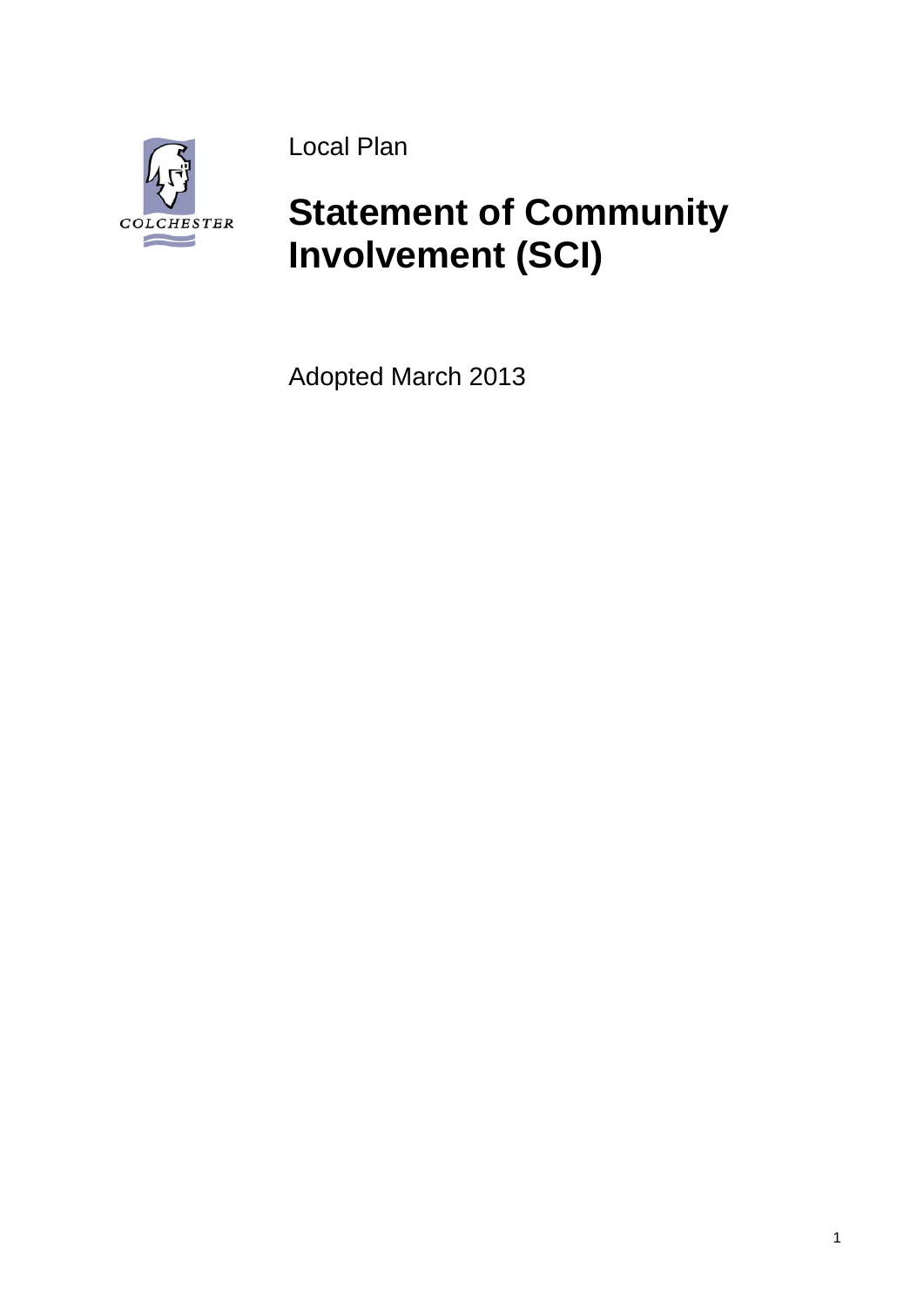# **Contents**

|                |                                                                          | Page |
|----------------|--------------------------------------------------------------------------|------|
| $\mathbf{1}$ . | Introduction                                                             | 3    |
| 2.             | Community Involvement in the Planning Process                            | 5    |
| 3.             | Standards for consultation                                               | 8    |
| 4.             | Stages of Community Involvement in Planning Policy documents             | 9    |
| 5.             | Community Involvement and Planning Applications                          | 17   |
| 6.             | Stakeholder Involvement                                                  | 23   |
| 7.             | Monitoring and Review of the Statement of Community Involvement<br>(SCI) | 23   |
|                | Appendix 1 – Consultation Organisations                                  | 24   |
|                | Appendix 2 – Methods of Community Involvement                            | 27   |
|                | Appendix 3 - Glossary                                                    | 30   |
|                | Appendix 4 – Further Information                                         | 32   |
|                | Appendix 5 – Effective Consultation                                      | 33   |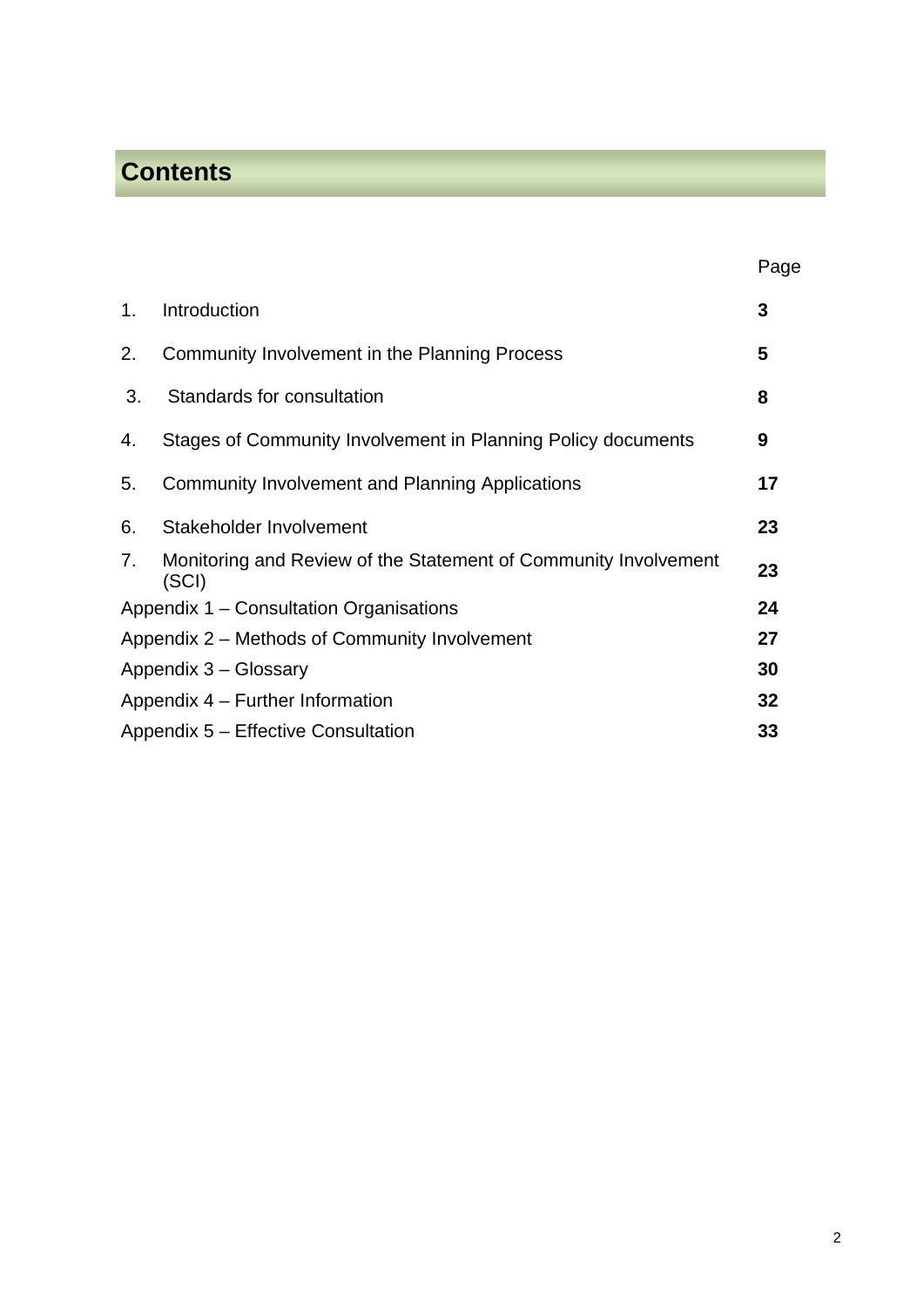# **1. Introduction**

# **The Statement of Community Involvement (SCI)**

- 1.1 Colchester's planning system seeks to strengthen community and stakeholder involvement and encourage people to participate in the development of their local community. To help achieve this we are required to prepare and consult on a Statement of Community Involvement. The Council has frequently updated its SCI to reflect changes in the planning system, with the last update occurring in 2011. Since then, further changes in legislation have occurred, so the SCI has been edited to include those and additionally has been simplified to ensure clarity and promote public involvement.
- 1.2 We understand that in order to try to reach agreement within communities, people need to be involved from the early stages of the planning process. The Statement of Community Involvement is therefore a public statement that lets communities and stakeholders know when and how they can be involved. This includes both preparing planning policy documents and when considering applications for planning permission.
- 1.3 The objectives of this Statement of Community Involvement are to:
	- (a) Show how the Council aims to strengthen community involvement in the planning process;
	- (b) Make sure that the local community and stakeholders know when and how they can get involved in the production of planning policy documents and major planning applications;
	- (c) Improve the quality of our community involvement and consultation initiatives in cost-effective ways, maximising the potential of both traditional information sources and new social media
	- (d) Involving as many sectors of the local community as possible while recognising their different consultation needs;
	- (e) Show how community involvement in planning will, where possible, be joined up with other community involvement initiatives; and
	- (f) Explain the consultation process of the Statement of Community Involvement (SCI) and how it will be monitored and reviewed in the future.

# **Your Involvement in the process**

- 1.4 Throughout the planning process we welcome all your comments and suggestions. You can do this through the formal consultation processes which are the subject of this guide. You may also wish to raise matters or discuss ideas with your local ward councillor at any time. They can raise matters directly with the Council or other organisations on your behalf. Local town and parish councils are a further source of advice and assistance. Details of all the Colchester Borough Council members along with town and parish councils can be found at [www.colchester.gov.uk.](http://www.colchester.gov.uk/)
- 1.5 However, it is important to note that because of the range of people and interests that changes to the local environment can affect, it will be difficult to find solutions that satisfy everyone. We will also have to take into account available resources and government polices which are applied across the country. Getting involved in the process will not therefore guarantee that your views will be successful, but we do promise to listen and seriously consider all comments and suggestions that are put forward. The Council also encourages other organisations operating across the Borough to undertake effective and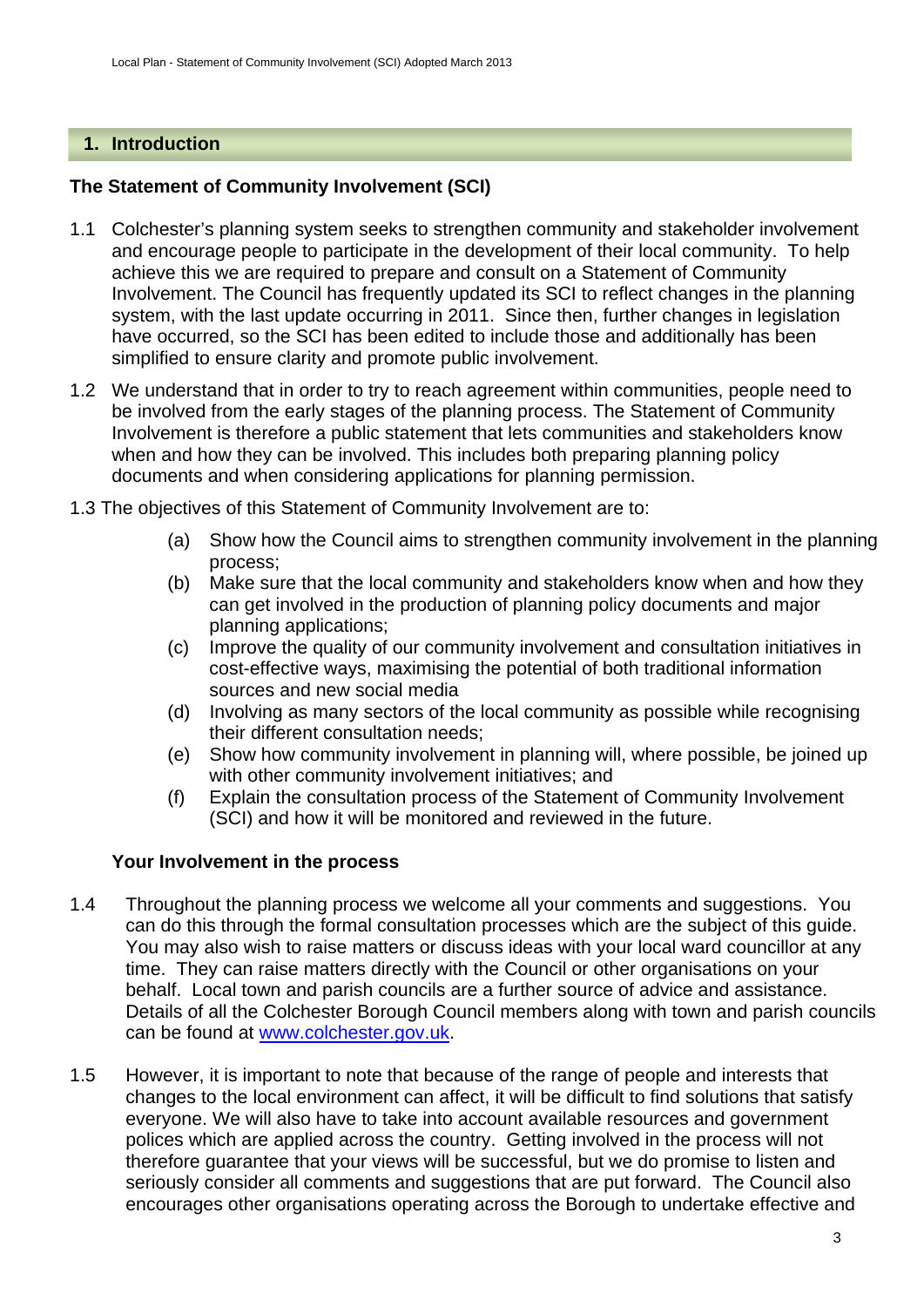transparent community involvement activities to promote awareness of issues and opportunities for involvement and conflict resolution. Those proposing development need to work with the Council to ensure early involvement where appropriate with all concerned parties including ward members and Parish/Town Councils.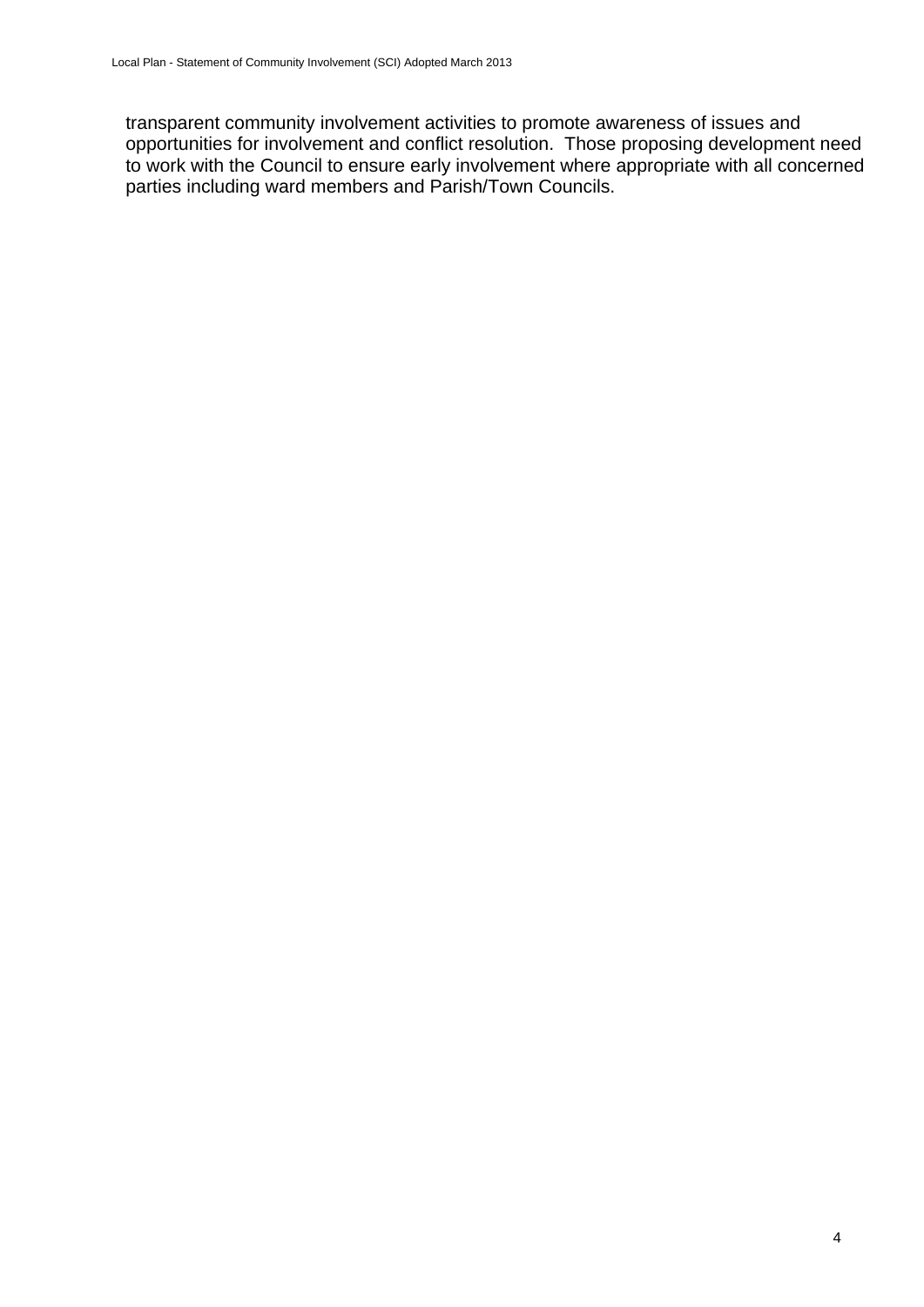# **2 Community Involvement in the Planning Process**

#### **How you can influence the Local Plan**

- 2.1 Throughout the preparation and production of planning documents there will be various stages during which you will be able to comment and influence their content. All comments made on a particular document will be seriously considered and, where appropriate, will be taken forward and fed into the production of that document before the council adopts it. These stages are illustrated in section 4.
- 2.2 The type and coverage of plans has evolved over the years and has most recently been affected by the publication of the National Planning Policy Framework in March 2012 which entails the replacement of 'Local Development Frameworks' with 'Local Plans'. The overall requirement to ensure wide consultation remains, but the NPPF and the associated Localism Act have introduced some new plans, such as Neighbourhood Plans, and provided greater flexibility in the requirements for plan preparation. The continuing source of information on all the Council's planning policy documents continues to be the Local Development Scheme available on the Council's website [\(www.colchester.gov.uk/ldf\)](http://www.colchester.gov.uk/ldf)
- 2.3 The Local Plan Committee has been established as a sub-committee of Full Council and is open to the public in the same way as other formal council committees. The Committee has responsibility for guiding the Local Plan process and takes decisions on the various documents to be produced. As part of this process they will take account of all consultations.
- 2.4 We will, where appropriate, encourage and advise the community to contact groups and organisations that may be able to offer independent planning advice or further information during the plan preparation process. A representative list of relevant groups can be found in appendix 4.

# **Ensuring Effective Consultation**

- 2.5 At every stage of the process it will be important to plan consultation exercises thoroughly before they begin so that we are aware of whom we are consulting and why we are consulting them. We will refer to our 'Consultation Guidelines', which can be found in appendix 5.
- 2.6 So that our consultations may be as effective as possible we will ensure that all methods are appropriate to each document being consulted on, each stage of consultation and to each group being consulted. This will ensure that all the consultations and community involvement activities we carry out are fit for the purpose they are intended for.
- 2.7 We will also encourage the involvement of the community groups, associations and organisations that we already have good links with, and will aim to seek out and involve others.

# **Consulting Hard to Reach Groups**

2.8 In order to encourage participation from all parts of the community, it is important to realise the diversity within the borough and the need to treat everybody as an individual. We recognise that some parts of the community often have less chance than others to get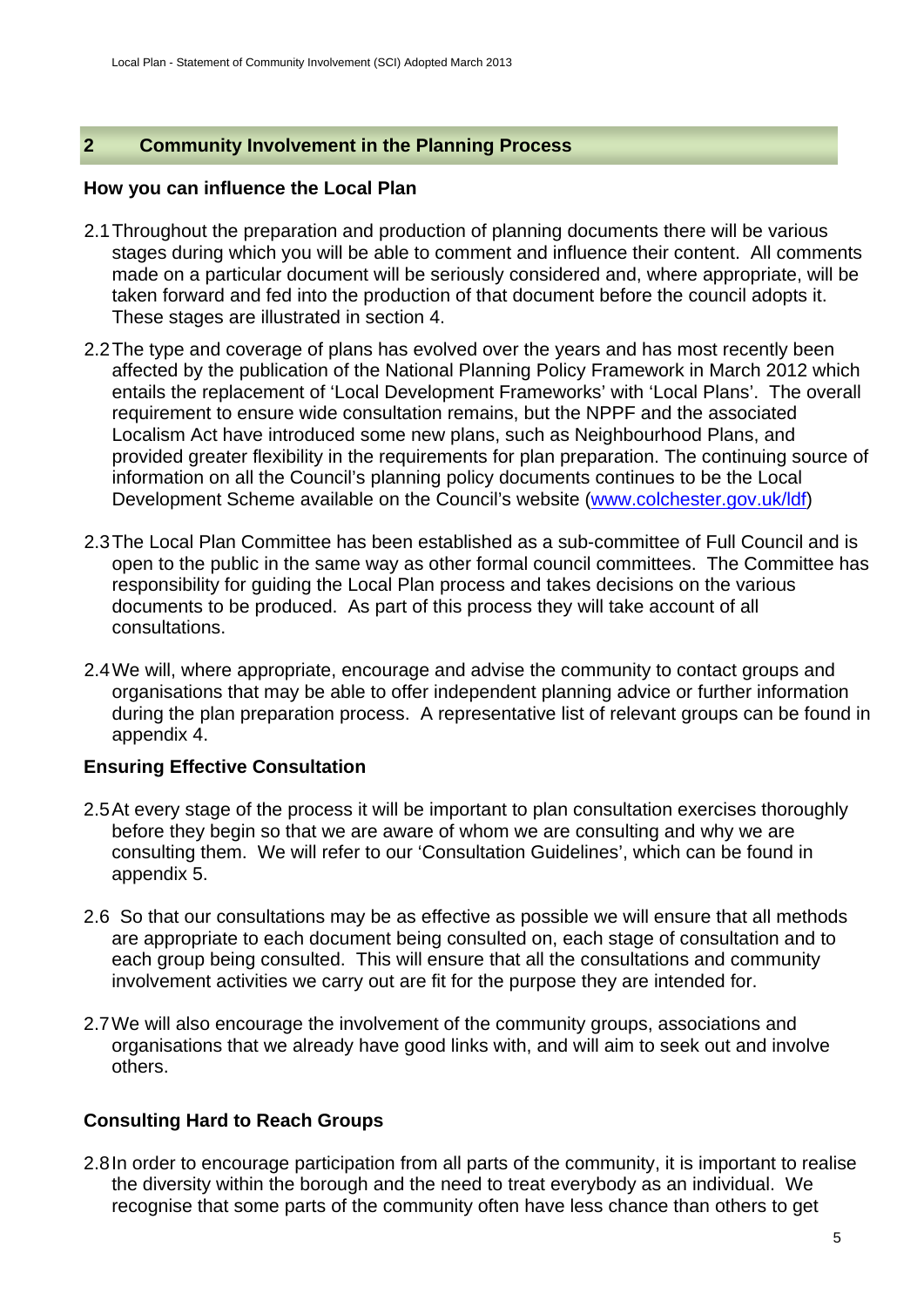involved and are therefore under represented in the planning process. Examples of these hard to reach groups may include, younger people, older people, people who are homeless, temporary residents, people with disabilities and ethnic minorities. It is our aim to give these groups and individuals every opportunity to be involved and to encourage their participation in planning policy documents.

2.9 When deciding on the nature of our consultations in the project plan, we will seriously consider the issues that our target groups and individuals may face in terms of methods, venues, language, access, childcare etc., and the approaches we might take to overcome or minimise these barriers. The table below illustrates some of these issues and their possible solutions. (Please note, that this list is not exhaustive). The Council's Diversity Steering Group has contributed to the preparation of this document and is happy with the methods identified for involving 'hard to reach' groups. Each document produced and every planning application considered will be assessed to ascertain which 'hard to reach' groups should be consulted with and the methods for doing so.

| <b>Possible Solution</b>                                                                                                                                                                                                                                                                                                                                                                                                                                                                                                                                                             |  |  |
|--------------------------------------------------------------------------------------------------------------------------------------------------------------------------------------------------------------------------------------------------------------------------------------------------------------------------------------------------------------------------------------------------------------------------------------------------------------------------------------------------------------------------------------------------------------------------------------|--|--|
| • Telephone questionnaires.<br>• Face to face surveys.<br>• Focus Groups.<br>• Provide accessible written information including large font,<br>good colour contrast and avoiding abbreviations.<br>• Browse Aloud on the Council's website which "reads"<br>content out loud to the customer.<br>• Sign language translator.<br>• Translated into a customer's first language by use of the<br>translation facility on the Council's website.                                                                                                                                        |  |  |
| • Telephone questionnaires.<br>• Face to face surveys.<br>• Consider engaging a specialist consultant, voluntary or<br>community group to carry out consultation on the council's<br>behalf.<br>• Consider using representatives who are already known<br>and trusted by the target group.<br>• Contact community representatives such as health<br>workers or teachers.<br>• Choose language carefully and explain clearly that<br>individual views do matter and that there are no wrong or<br>right answers.                                                                      |  |  |
| • Plan meetings in accessible locations.<br>• Choose a location where public transport and parking are<br>easily accessible.<br>• Consider covering people's expenses / providing transport<br>/ providing childcare.<br>• Check that the venue meets Disability Discrimination Act<br>(DDA) requirements.<br>• Plan the event around the needs of the group.<br>• Check that events do not coincide with religious or non-<br>religious festivals.<br>• Consider holding more than one event to offer a choice of<br>time.<br>• Go to respondents directly, for example, parent and |  |  |
|                                                                                                                                                                                                                                                                                                                                                                                                                                                                                                                                                                                      |  |  |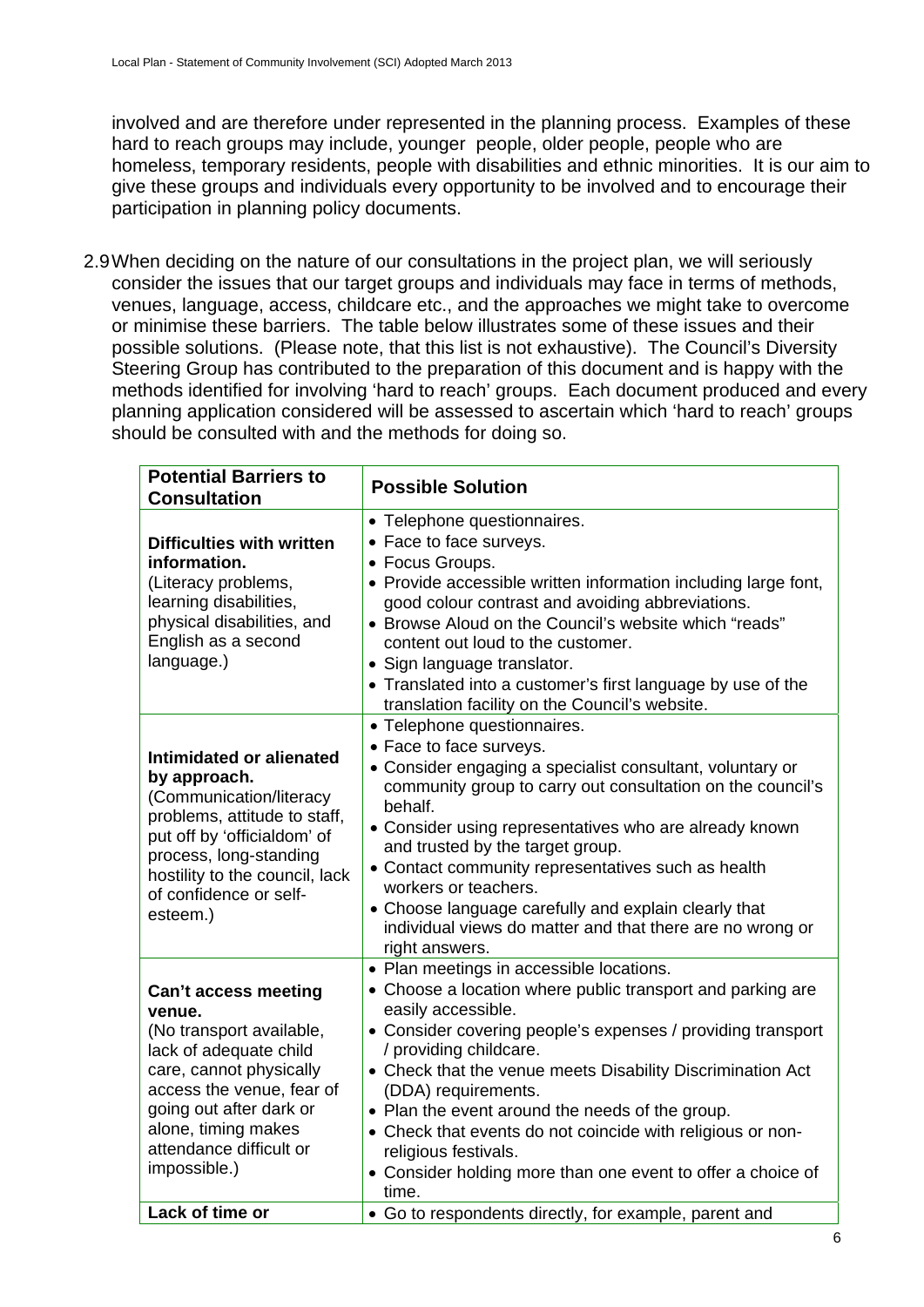| resources.<br>(Busy working<br>families/lone parents,<br>poorly funded community /<br>voluntary groups.)                                                                           | toddler groups or outside school gates.<br>• Try to reduce the time it takes to participate in the<br>consultation, as many respondents may be volunteers with<br>little time to spare.                                                                                                                                                                                                                           |
|------------------------------------------------------------------------------------------------------------------------------------------------------------------------------------|-------------------------------------------------------------------------------------------------------------------------------------------------------------------------------------------------------------------------------------------------------------------------------------------------------------------------------------------------------------------------------------------------------------------|
| Rarely reached by<br>publicity material.<br>(Those living in isolated<br>rural communities, publicity<br>material is in an<br>inappropriate format, no<br>access to the internet.) | • Parish newsletters and village notice boards can help<br>reach rural areas.<br>• Make sure material is clearly presented and follows good<br>practice guidelines for written information.<br>• Identify local events that we can join up with.<br>• Use community notice boards in local shops,<br>supermarkets and sports centres.<br>• Internet consultation should only be used along with other<br>methods. |

- 2.10 As a part of our good customer service we will also make every effort to meet all reasonable requests to make consultation exercises and documents more accessible for everyone.
- 2.11 We will encourage villages and neighbourhoods to develop their own community-led plans early on in the development planning process. Any plans that are produced may be used by the council to help put together its own plans for the borough or specific area. Community-led plans may include:
	- Village Design Statements;
	- Parish Plans; and
	- Neighbourhood Plans.
- 2.12 We will work with organisations such as the Rural Community Council of Essex (RCCE) and Planning Aid in order to promote these important initiatives (see contact details in the Further Information section at the end of this document.)

# **Equality and Consultation**

- 2.13 Throughout all planning consultations and engagement we will comply with the commitments set out below so that everybody has an opportunity to be involved in the development of planning documents and planning applications.
	- We will provide services that are appropriate, sensitive and available to everyone.
	- We will not discriminate on any unjustifiable grounds.
	- We are committed to working with partners and communities across the community.
	- We will maintain as far as possible our commitment to equality whilst not compromising on our service.

This will also ensure that the current legal requirements set out in equality legislation are met.<sup>[1](#page-6-0)</sup>

<span id="page-6-0"></span><sup>1</sup> <sup>1</sup> Equality Act 2010, Disability Discrimination Act 1995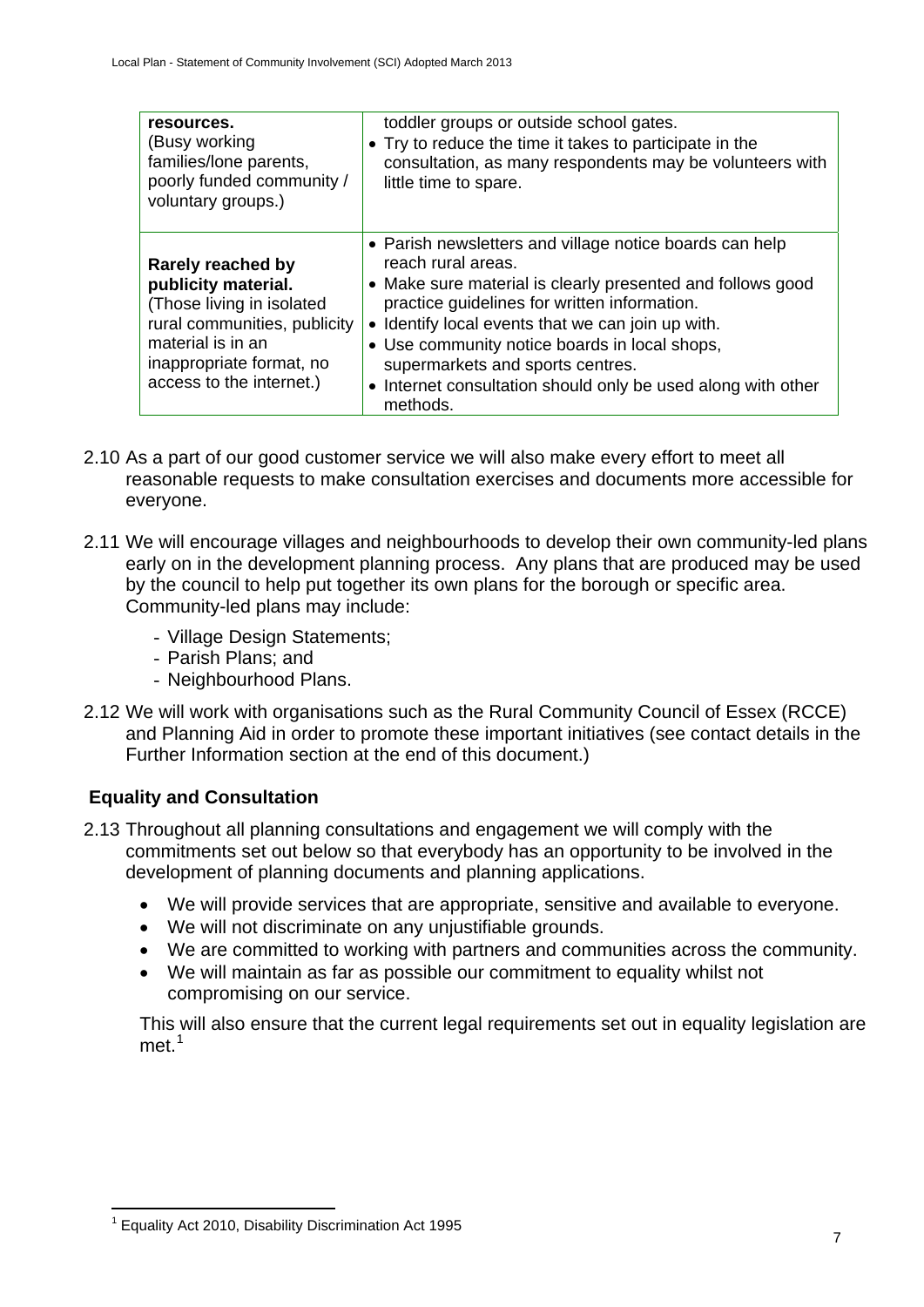# **3.Standards for Consultation**

- 3.1 The following standards will apply to consultation and access to information and will be adopted, where possible, when preparing planning policy documents:
	- Copies of the draft, final and adopted planning policy documents will be made available at Colchester Central Library and at the Council's Customer Service Centre;
	- Documents will be published in both paper and electronic formats. Copies of adopted planning policy documents will be sent out within five days of the request. There may be a cost for some documents to cover printing costs. However, all consultation material will be available on the Colchester Borough Council website at [www.colchester.gov.uk;](http://www.colchester.gov.uk/)
	- All documents will be made available on request in large print or alternative format;
	- Details of people submitting comments or requesting information will be kept on a database (subject to data protection requirements), and respondents will be notified of progress on key stages for planning policy documents when they request it;
	- Consultees will be notified of the council's decision-making process and how their representation will be addressed. Where appropriate, consultees will be informed of the Inspector's decision on their representation, where they have requested to be informed;
	- The council has a complaints procedure, and this is available on request if the matter cannot be resolved within the Spatial Policy section.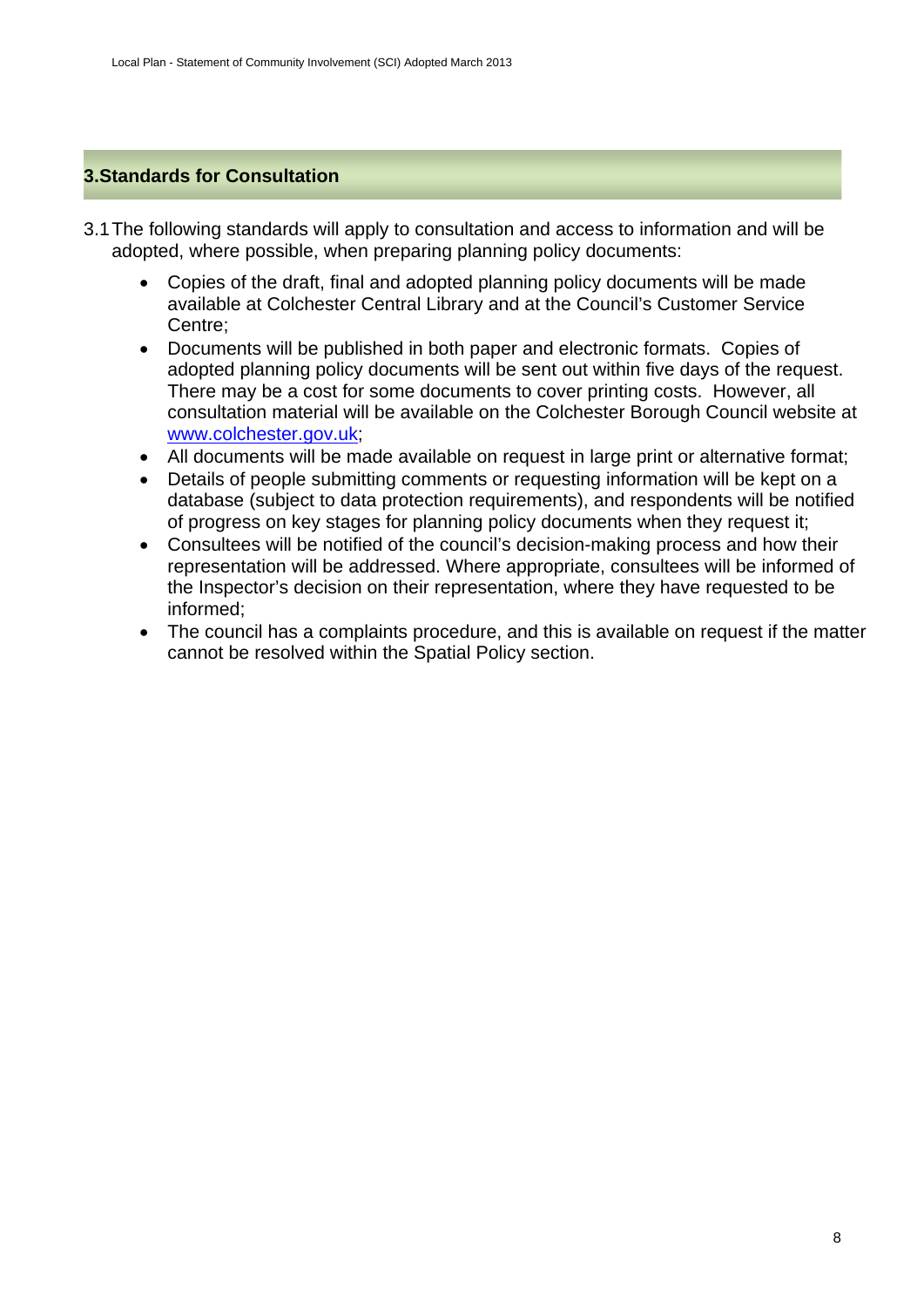# **4 Stages of Community Involvement in Planning Policy Documents**

# **Consultation Process for main Local Plan Documents**

### **Stage 1 – Preparation**

4.1 National legislation requires that local authorities invite representations on any planning policy document it prepares, but the precise nature and number of consultations is up to the local authority. Where possible and appropriate, the Council will go beyond minimum requirements to promote greater community participation and to meet the needs of different communities. Depending on the type and nature of the document being prepared, engagement with stakeholders and the community will encourage participation on:

#### **a) Scoping and evidence gathering**

At the beginning of the Local Plan document's preparation we will gather evidence from a variety of sources and stakeholders to ensure that we have an understanding of the main issues that need to be addressed in the document. Reports produced as part of this process will be made available on the Council's website.

#### **b) Development of policy options**

The community and stakeholders will be encouraged to participate in the ongoing policy development process and a range of consultation/engagement methods will be used to help them. In the majority of cases a two-phase approach will be used, even though it isn't statutorily required, beginning with consultation on issues and reasonable policy alternatives and secondly, consultation on the Council's preferred options for the policy document. The Council's Local Plan Committee oversees the process of plan preparation, and approves planning policy documents prior to their consultation. All reports and documents considered by the Committee are available on the Council's website and opportunities for public comment are provided at each meeting. For each consultation we will aim to provide:

- $\mu$ . Information about the planning policy document on our website ([www.colchester.gov.uk\)](http://www.colchester.gov.uk/), through the media, at Colchester library and directly via email or letter if you are a statutory stakeholder or registered on our consultation database.
- II. An opportunity to comment on the planning document via the website and electronic surveys. Paper surveys/reply slips will be available from our Council offices and the library.
- III. An opportunity to discuss the Local Plan document at focus groups or statutory meetings and to make links with existing community activities.
- IV. An opportunity for those people who traditionally are less involved to have their say.

# **Stage 2 – Publication of the proposed submission Local Plan document**

4.2 Following the engagement and preparation of the plan during initial stages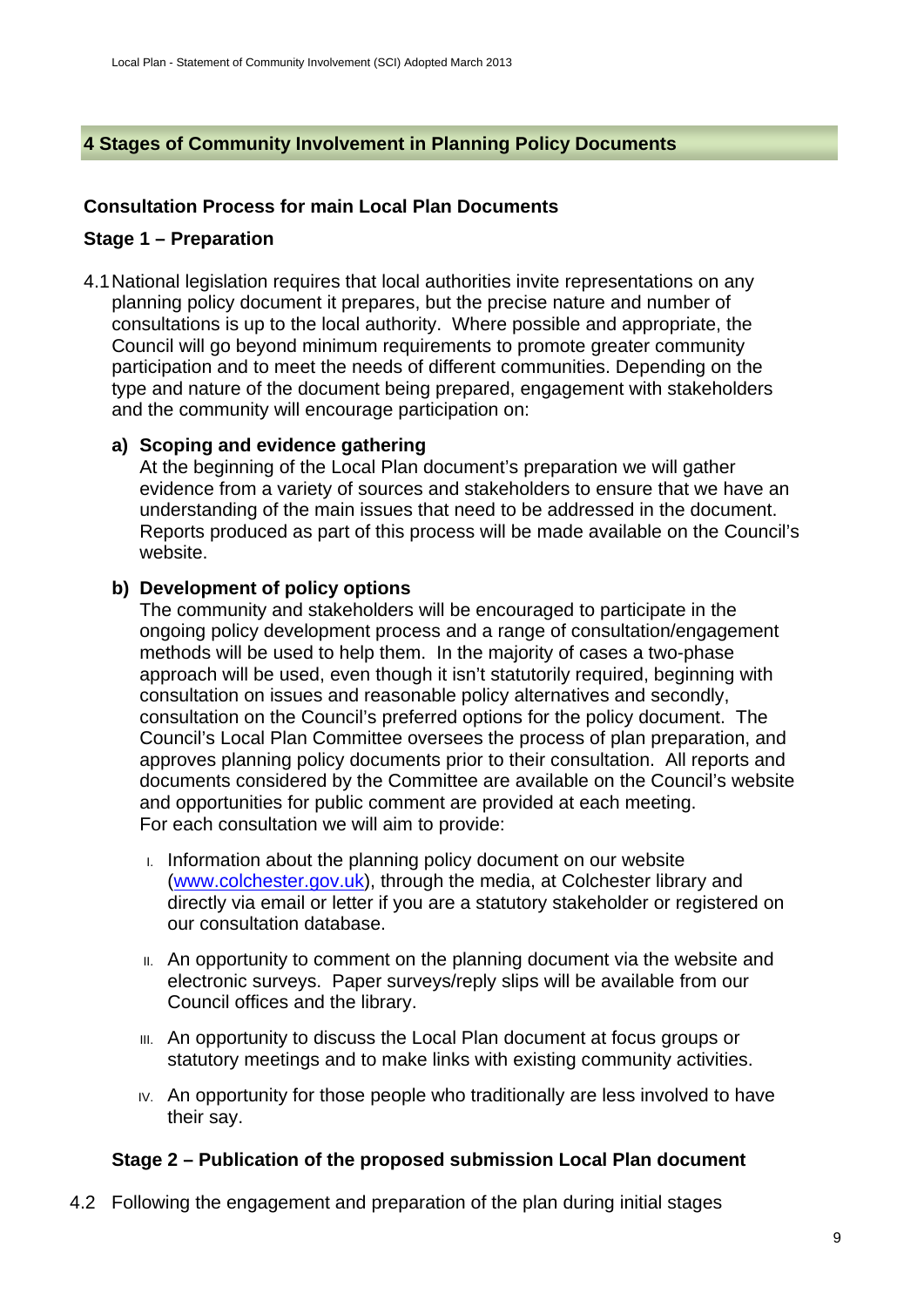(Regulation 18), the Council will publish our proposed submission plan (Regulation 19) and invite comments on it for six weeks before we submit the document to the Secretary of State for examination (Regulation 22). Comments will also be invitied on the Sustainability Appraisal that accompanies the plan.

At this formal stage of consultation we will:

- Make a copy of each of the proposed submission documents (and a statement of the representations procedure) available during normal office hours at:
	- The principal council offices;
	- Other places within the council area considered appropriate;
- Publish on our website:
	- The proposed submission documents;
	- A statement of the representations procedure;

 - A statement advertising the documents availability and setting out where and when the proposed submission documents are available for inspection;

- Send each of the specific consultation bodies invited to make representations on the plan:
	- A copy of each of the proposed submission documents;
	- A statement of the representations procedure;
- Send each of the general consultation bodies invited to make representations on the plan:
	- A statement of the representations procedure;

 - A statement advertising the documents availability and setting out where and when the proposed submission documents are available for inspection;

- Where appropriate to ensure widespread awareness, set out in a local paper:
	- A statement of the representations procedure;

 - A statement advertising the documents availability and setting out where and when the proposed submission documents are available for inspection.

At this time we will publish:

- The plan (as proposed to be submitted):
- The changes to the proposals map (if the adoption of the plan would result in changes to the map);
- The sustainability appraisal report;
- A statement setting out:
	- Who was invited to be involved in the plan preparation;
	- How they were invited to be involved in the plan preparation;
	- A summary of the main issues raised and how they have been addressed; and
- Any other supporting documents relevant to the preparation of the plan.

Regulations provide that anyone wishing to make a representation on the proposed submission plan must do so within these six weeks. A standard form will be used at this stage for responses.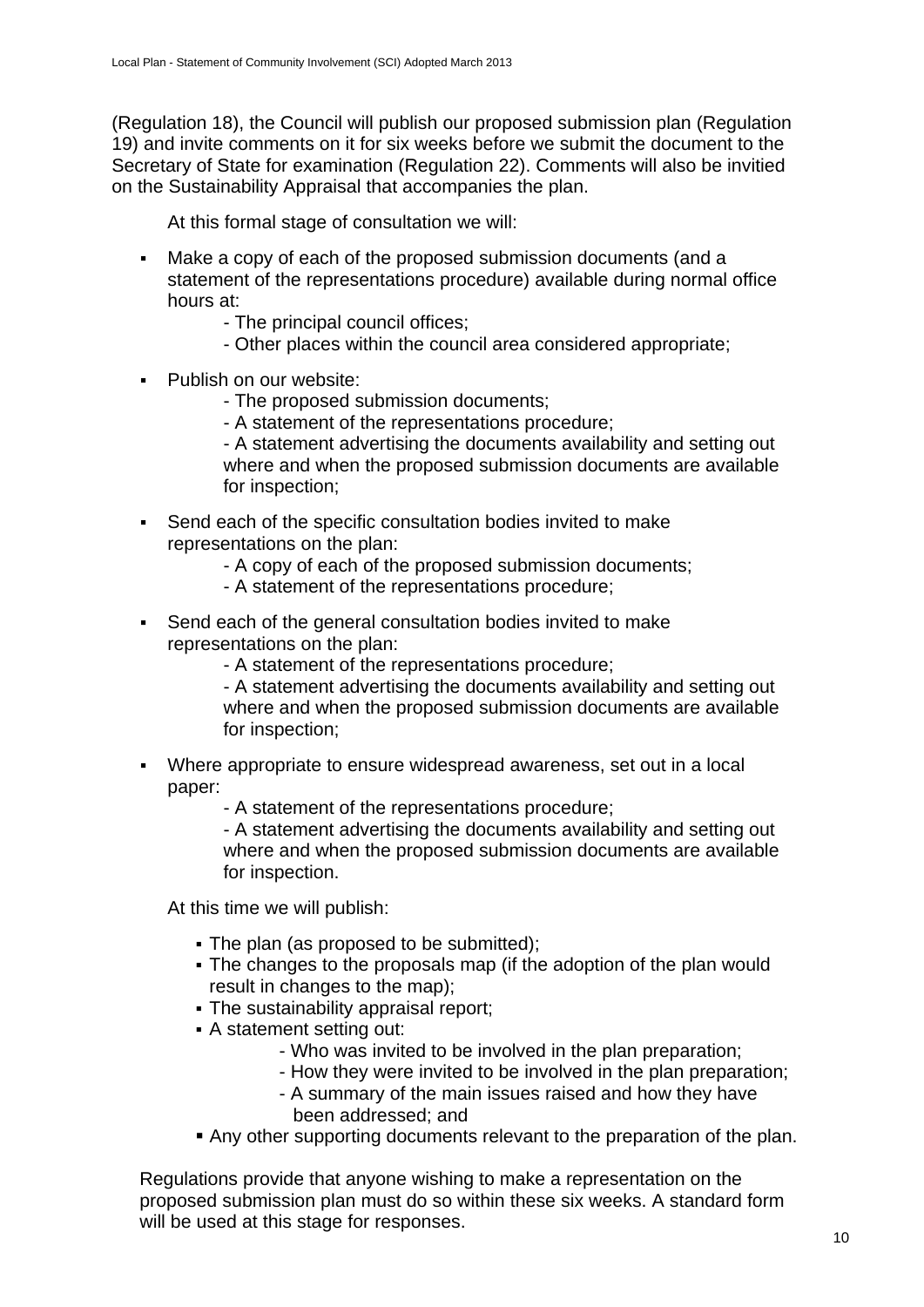The Council will consider any points raised by the consultation and produce a consultation statement. If significant changes are required, we may withdraw the document and re-consult on a revised version.

# **Stage 3 - Submission of the document for independent examination**

4.3 The proposed plan, the sustainability appraisal, the representations made and any other supporting documents to the Secretary of State following the consultation period. An examination of the plan will be carried out by an independent Planning Inspector to test its soundness, taking into account the representations that have been received. Those who make representations may be invited by the inspector to attend and take part in the relevant parts of the examination held in public. The Localism Act provides that the Council may ask the Inspector to consider modifications to the plan as part of the examination process.

#### **Stage 4 – Consultation on Modifications**

4.4 The Council will publish all main modifications which have been put forward during the Examination process for a six-week consultation period in line with the processes noted above for consultation. It will also provide notification of any minor non-material changes it wishes to make to the plan if adopted. The Council will forward all responses received to the consultation on the Inspector who will have regard to them in forming final views on the soundness of the plan.

### **Stage 5 – Inspector's Report**

4.5 The Inspector will report back to the Council and will recommend main modifications if the Council has requested this.

# **Adoption of Local Plan document**

- 4.6 Provided that the Local Plan Document receives a 'sound' rating from the Inspector's Report, the Council can then accept the Inspector's modifications and submit the plan to full Council for adoption. The Council can make minor nonmaterial changes themselves. Alternatively, the Council can decide to re-consult and re-submit on a new plan. If adopted, we will notify our stakeholders and previous respondents directly (if requested) and publicise the adoption on our website and as appropriate in local media.
- 4.7 The planning system now makes more specific requirements for councils and other public bodies to work together on strategic and cross-boundary planning issues. This 'duty to cooperate' may result in a development plan document being prepared jointly with other local planning authorities. Subsequent consultation on these would follow the processes described above to ensure all communities are involved appropriately.
- 4.8 The process outlined above is also relevant to the process of developing and approving a Community Infrastructure Levy (CIL) Charging Schedule. The CIL is a charge which will allow the Council to raise funds from new development. The money collected will be used to support locally agreed infrastructure projects such as transport improvements, schools, leisure facilities, green links, and/or flood defences. The Council is required to consult on an evidence-based charging schedule and amend the schedule as needed based on the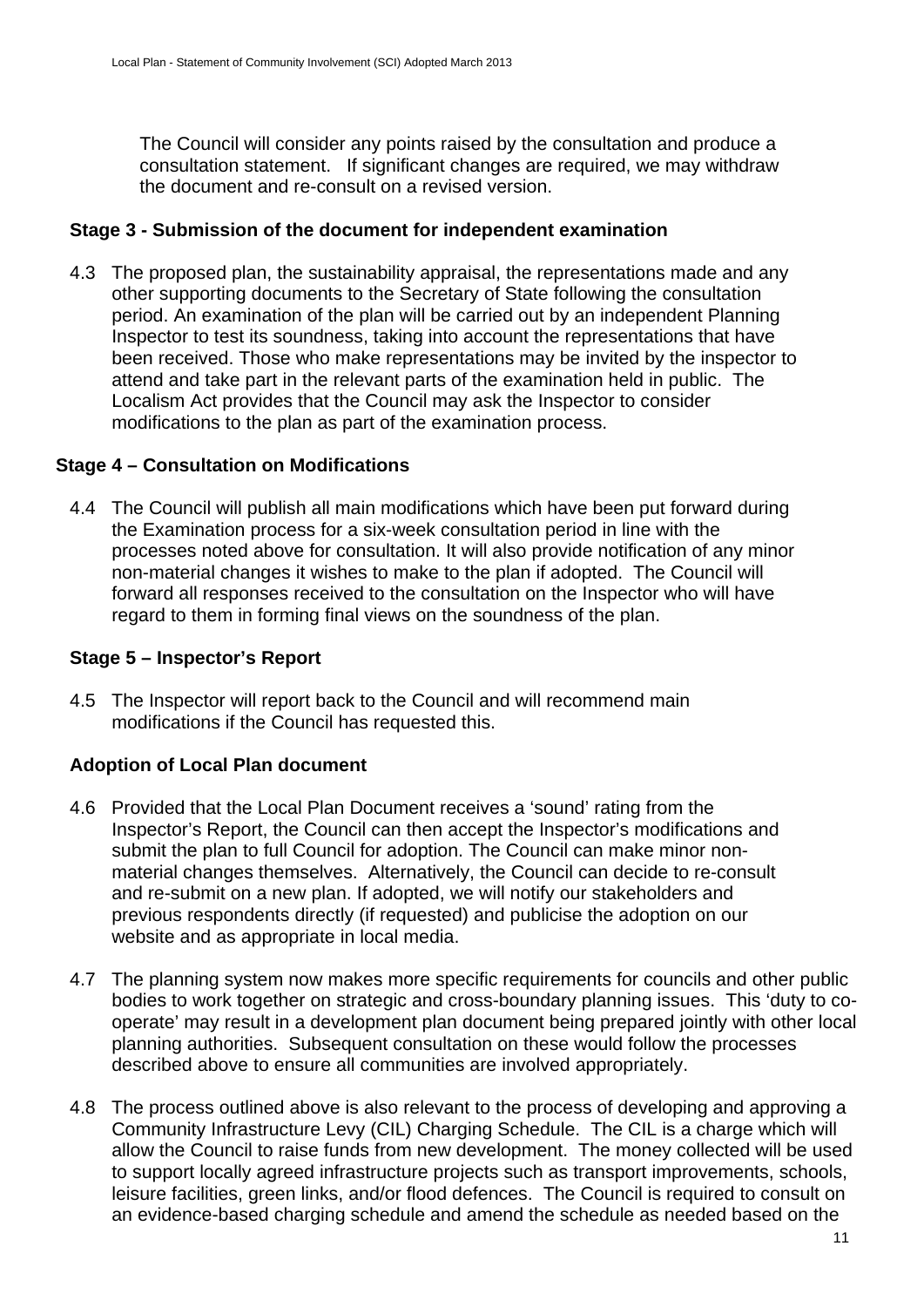comments received. Upon approval by the Local Plan Committee, the draft charging schedule is submitted for independent examination into its 'soundness'. Subsequent implementation of the CIL will involve a Council led body to agree priorities for spending in a public and transparent manner, with governance arrangements to be finalised as part of consultation on the charging schedule. Part of the CIL revenue will be awarded to Parish Councils who will publicise their own consultation methods and implementation plans in due course.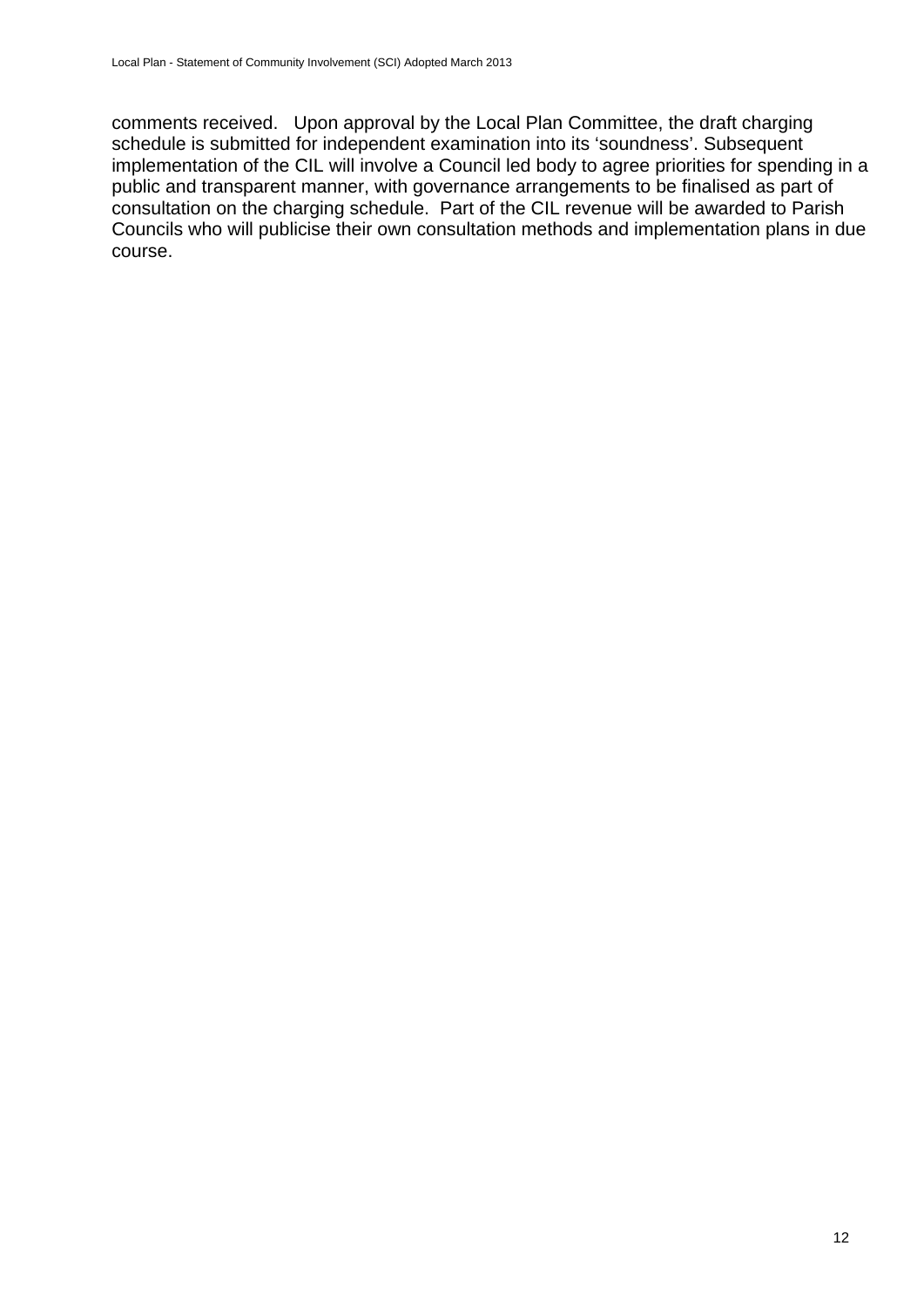# **Local Plan document consultation process**

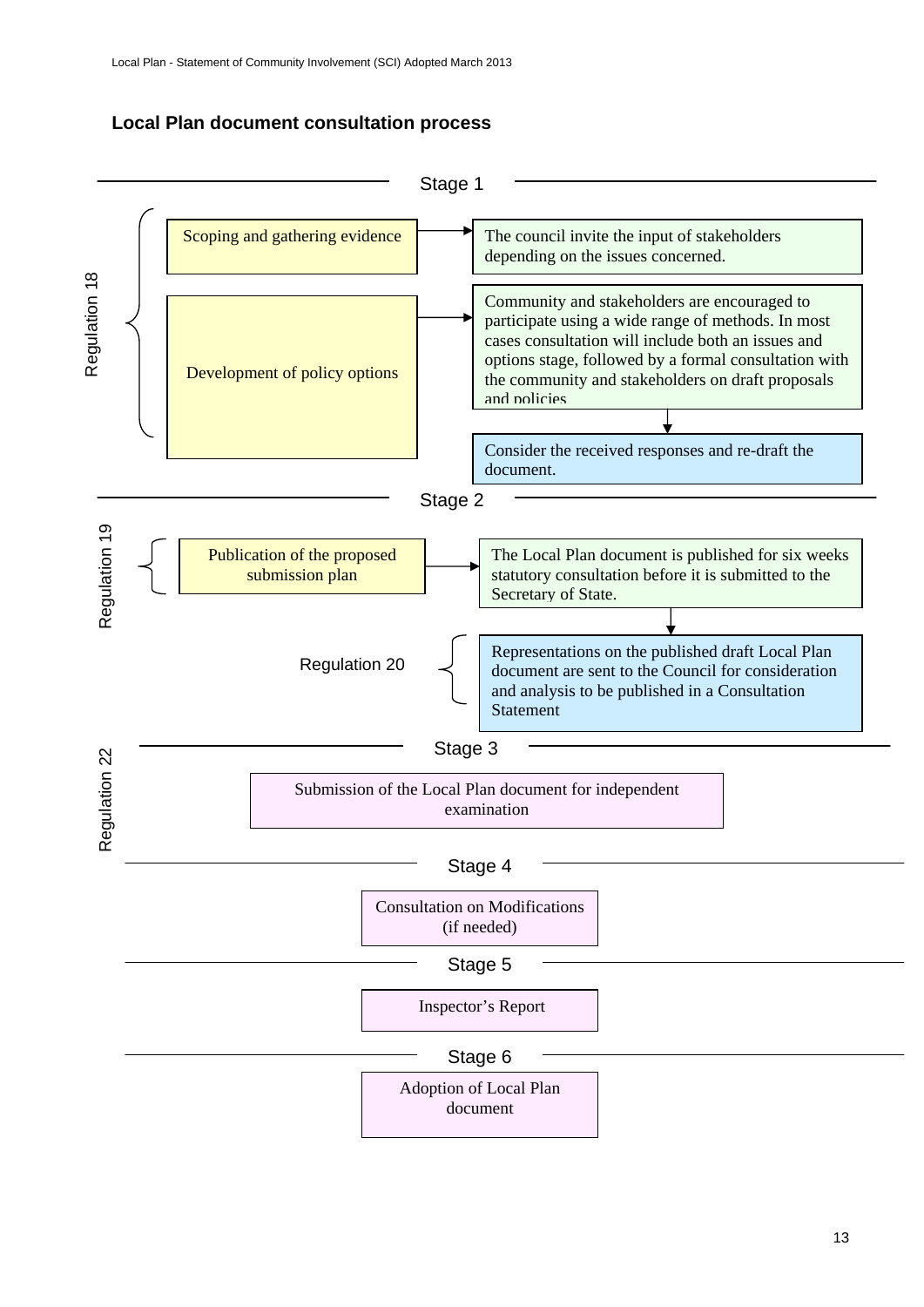|                                                                                                  | <b>Pre-production / Production</b>                                                                                                                                                                                                                                                                                                                                                                                                                             | Production                                                                                                                                                                                                                                    | <b>Production</b>                                                                                                                                                                                                                                                                                                              | <b>Public Examination</b>                                                                                                                                                                                                                                                                                                         |
|--------------------------------------------------------------------------------------------------|----------------------------------------------------------------------------------------------------------------------------------------------------------------------------------------------------------------------------------------------------------------------------------------------------------------------------------------------------------------------------------------------------------------------------------------------------------------|-----------------------------------------------------------------------------------------------------------------------------------------------------------------------------------------------------------------------------------------------|--------------------------------------------------------------------------------------------------------------------------------------------------------------------------------------------------------------------------------------------------------------------------------------------------------------------------------|-----------------------------------------------------------------------------------------------------------------------------------------------------------------------------------------------------------------------------------------------------------------------------------------------------------------------------------|
|                                                                                                  | Stage 1<br>Scoping and Evidence Gathering, Preferred Options                                                                                                                                                                                                                                                                                                                                                                                                   | Stage 2<br><b>Publication of Proposed</b><br><b>Submission DPD</b>                                                                                                                                                                            | Stage 3<br><b>Submission of DPD</b>                                                                                                                                                                                                                                                                                            | Stages $4 - 6$<br><b>EIP &amp; Adoption</b>                                                                                                                                                                                                                                                                                       |
| <b>Consultees</b>                                                                                | We will involve relevant groups in the preparation of the<br>evidence base. We will begin the frontloading process by<br>promoting planning issues and providing an opportunity for the<br>community and stakeholders to influence the process at an early<br>stage.<br>We will involve the community & stakeholders in the preparation<br>of the Preferred Options. There will also be ongoing<br>engagement regarding the Sustainability Appraisal. (Reg 25) | After considering the representations<br>received and amending the DPD,<br>where appropriate, we will publish the<br>proposed submission document, the<br>Sustainability Appraisal Report and<br>ask for comments within 6 weeks.<br>(Reg 27) | We will publish a notice stating that the<br>DPD has been submitted for Independent<br>Examination along with representations<br>made at the regulation 27/28 stage. If<br>focused changes are needed to the DPD<br>we will seek to involve the community and<br>stakeholders during a further 6 week<br>consultation.(Reg 30) | An Independent Examination (EIP) will<br>consider all representations made. After<br>considering all representations the<br>Inspector appointed by the Secretary of<br>State will produce a report. We will then<br>amend the DPD following this report and<br>inform consultees that the final SCI has<br>been adopted. (Reg 36) |
| General Public<br>(including 'hard to<br>reach groups')<br>(General or Other<br>Consultees)      | Media & Publicity<br>$\div$ Exhibitions<br><b>Leaflet</b><br>Surveys (written & electronic)<br>Interactive Website<br>• Workshops / discussion groups<br>Consultation Document                                                                                                                                                                                                                                                                                 | $\blacktriangleright$ Media & Publicity<br>Consultation Document<br>$\blacktriangleright$ Reply Slip<br>$\rightarrow$ Interactive Website                                                                                                     | Media & Publicity<br>$\div$ Emails/Letters to respondents<br>Focused changes document (if needed)                                                                                                                                                                                                                              | $\bullet$ Media & Publicity<br>$\blacktriangleright$ Emails/Letters to respondents                                                                                                                                                                                                                                                |
| Community /<br>Voluntary / Special<br><b>Interest Groups</b><br>(General or Other<br>Consultees) | $\blacktriangleright$ Leaflet<br>Surveys (written & electronic)<br>Emails/Letters<br>- Workshops / discussion groups<br>Presentation and Q&A session<br>Consultation Document                                                                                                                                                                                                                                                                                  | Emails/Letters<br>Consultation Document<br>$\rightarrow$ Reply Slip                                                                                                                                                                           | Emails/Letters<br>← Focused changes document (if needed)                                                                                                                                                                                                                                                                       | Emails/Letters                                                                                                                                                                                                                                                                                                                    |
| Borough / Town /<br><b>Parish Councillors</b><br>(General or Other<br>Consultees)                | Emails/Letters<br>Reply slip / leaflet<br>Surveys (written & electronic)<br>- Workshops / discussion groups<br>← Presentation and Q&A session<br>Consultation Document                                                                                                                                                                                                                                                                                         | Emails/Letters<br>Consultation Document<br>$\rightarrow$ Reply Slip                                                                                                                                                                           | Emails/Letters<br>← Focused changes document (if needed)                                                                                                                                                                                                                                                                       | Emails/Letters                                                                                                                                                                                                                                                                                                                    |
| Businesses /<br>Developers and<br>Agents<br>(General or Other<br>Consultees)                     | Emails/Letters<br>Reply Slip / Leaflet<br>Surveys (written & electronic)<br><b>Workshop/discussion groups</b><br>← Presentation and Q&A session<br>Consultation Document                                                                                                                                                                                                                                                                                       | Emails/Letters<br>Consultation Document<br>Reply Slip                                                                                                                                                                                         | Emails/Letters<br>← Focused changes document (if needed)                                                                                                                                                                                                                                                                       | ← Emails/Letters                                                                                                                                                                                                                                                                                                                  |
| <b>Specific Consultees</b><br>and Government<br><b>Departments</b>                               | Emails/Letters<br>Reply Slip / Leaflet<br>Consultation Document                                                                                                                                                                                                                                                                                                                                                                                                | Emails/Letters<br>Consultation Document<br>$\rightarrow$ Reply Slip                                                                                                                                                                           | Emails/Letters<br>← Focused changes document (if needed)                                                                                                                                                                                                                                                                       | <b>Emails/Letters</b>                                                                                                                                                                                                                                                                                                             |

### **Local Plan Documents**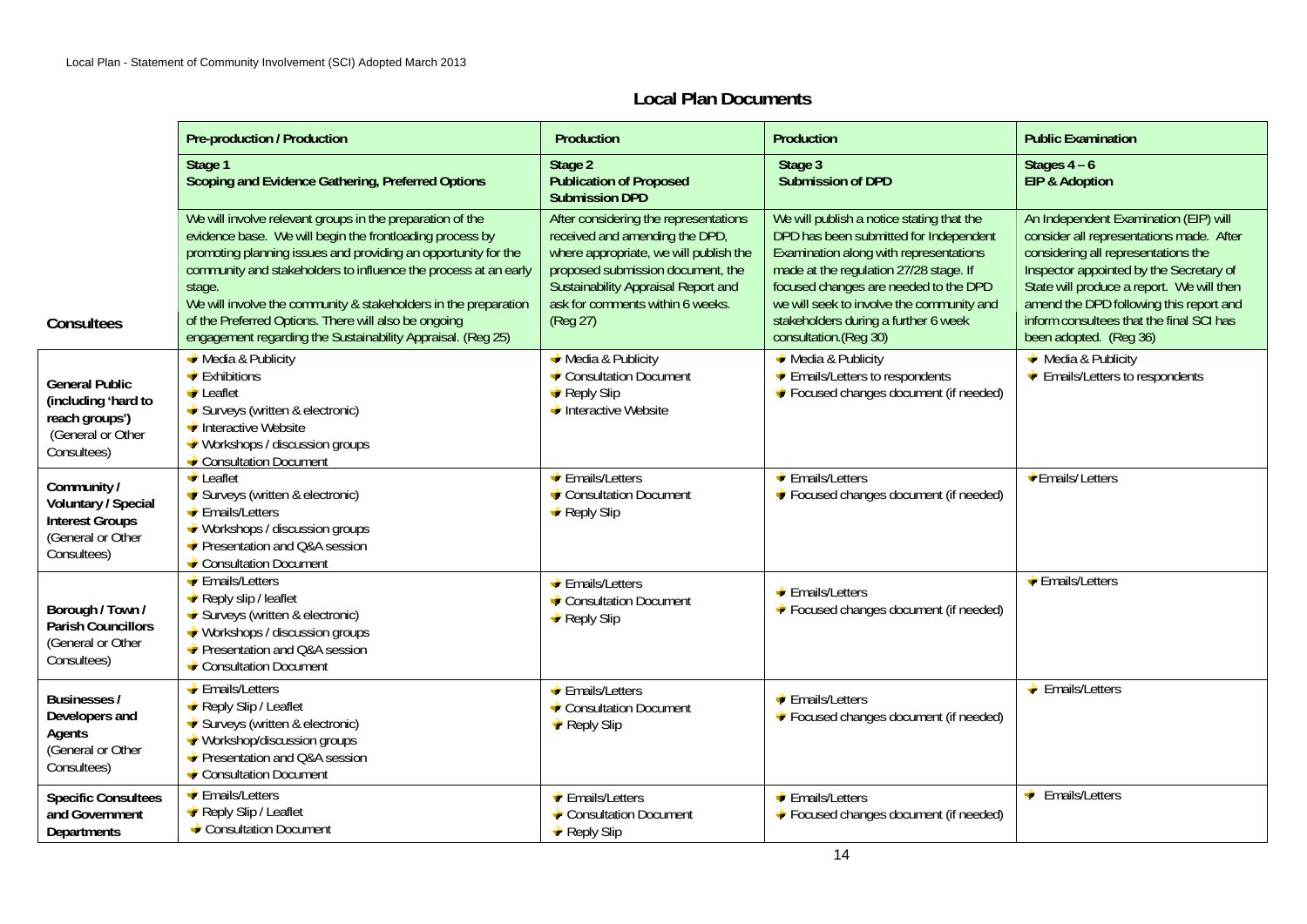# **Consultation Process for Supplementary Planning Documents (SPDs)**

- 4.9Supplementary Planning Documents (SPDs) are intended to explain or provide further detail to policies or site allocations in a Local Plan document. They could take the form of design guides, area development briefs, master plans or issue based documents. They will be used in deciding planning applications and will help the council defend its decisions at appeals.
- 4.10The diagram below sets out the process that the council is required to undertake when preparing Supplementary Planning Documents. Sustainability Appraisal is no longer a requirement for all Supplementary Planning Documents and will only be carried out when appropriate. The evidence gathering and preparation stages should include frontloaded engagement with the community where this would be possible and beneficial.



4.11 Although Supplementary Planning Documents will not require an independent examination and will not form part of the statutory development plan, they will be subject to thorough procedures of community involvement. Stages 1 to 4 show the times at which you can get involved. A full description of the various community involvement methods that we may use can be found in appendix 2.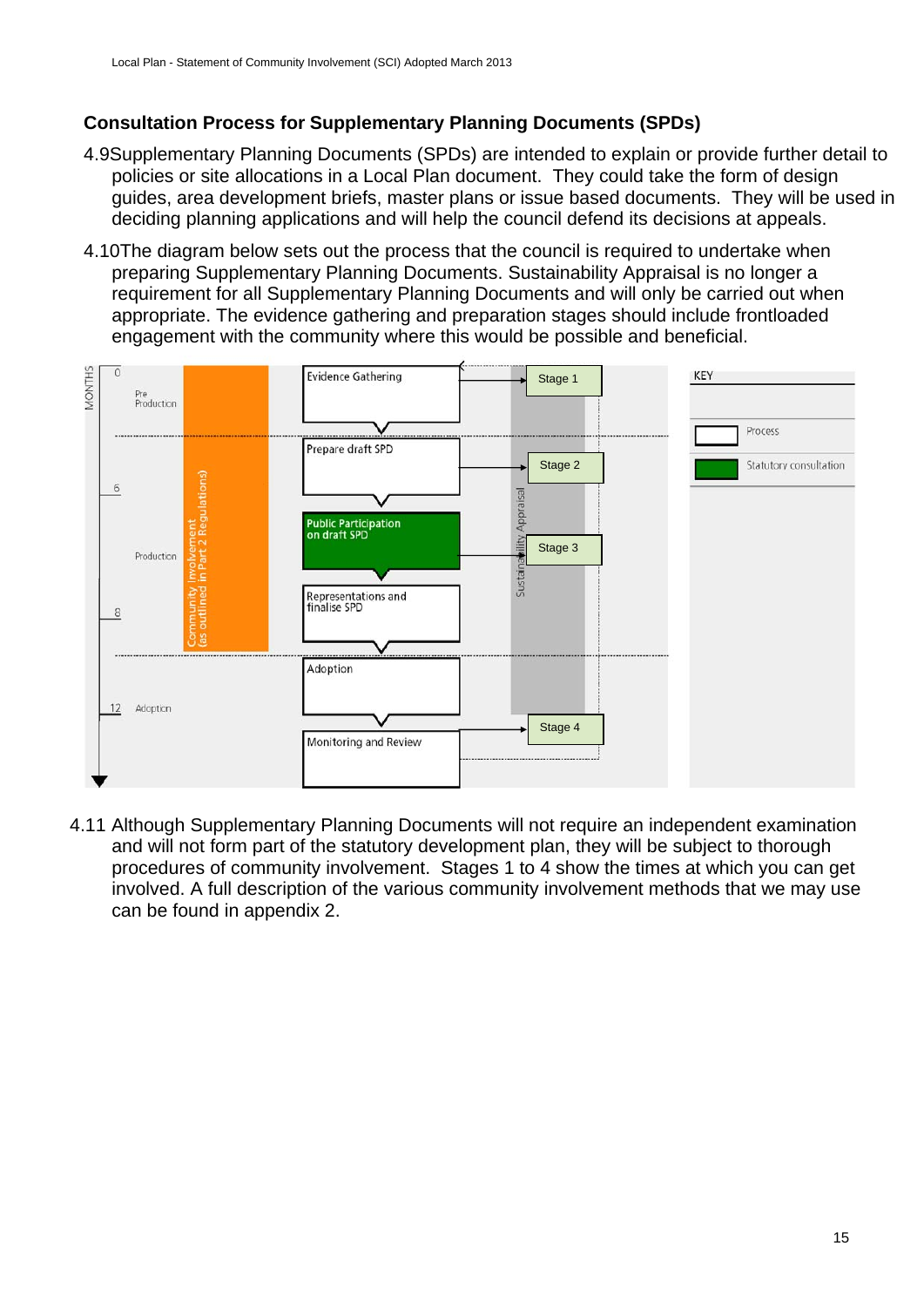# **Consultation Process for the Statement of Community Involvement (SCI)**

- 4.12The Statement of Community Involvement is a Local Development Document and does not need to be accompanied by a Sustainability Appraisal, nor is an examination in public required.
- 4.13 The consultation process on the Statement of Community Involvement will therefore operate in a similar way to consultations on Supplementary Planning Documents where there will be a formal period of consultation, after which the Council will consider any representations made before the Local Plan Committee adopts the document.

# **Consultation Process for Neighbourhood Plans**

- 4.14 Neighbourhood Plans, which were introduced by the Localism Act 2011, allow designated groups of local people to prepare statutory developments plans against which planning applications will be assessed. If a community wishes to simplify the process for allowing development, it can also produce a Neighbourhood Development Order (areas where specified development is permitted without the need to apply for planning permission) or a Community Right to Build Order (permission for small scale community led-schemes). These can be instead of, or in conjunction with, a neighbourhood plan and would result in effectively granting planning permission for certain types of development in specified areas. These orders, however, can't remove the need for other permissions such as Listed Building or Conservation Area consent.
- 4.15 Since Neighbourhood Plans and Orders aren't prepared by the Council, this SCI can't prescribe what methods of community consultation they should follow. The Council will, however, expect these documents to meet the requirements set out in legislation and to follow wherever possible the general principles and techniques set out in this SCI. The Council will also provide technical guidance and support as required by legislation and will offer additional advice where feasible.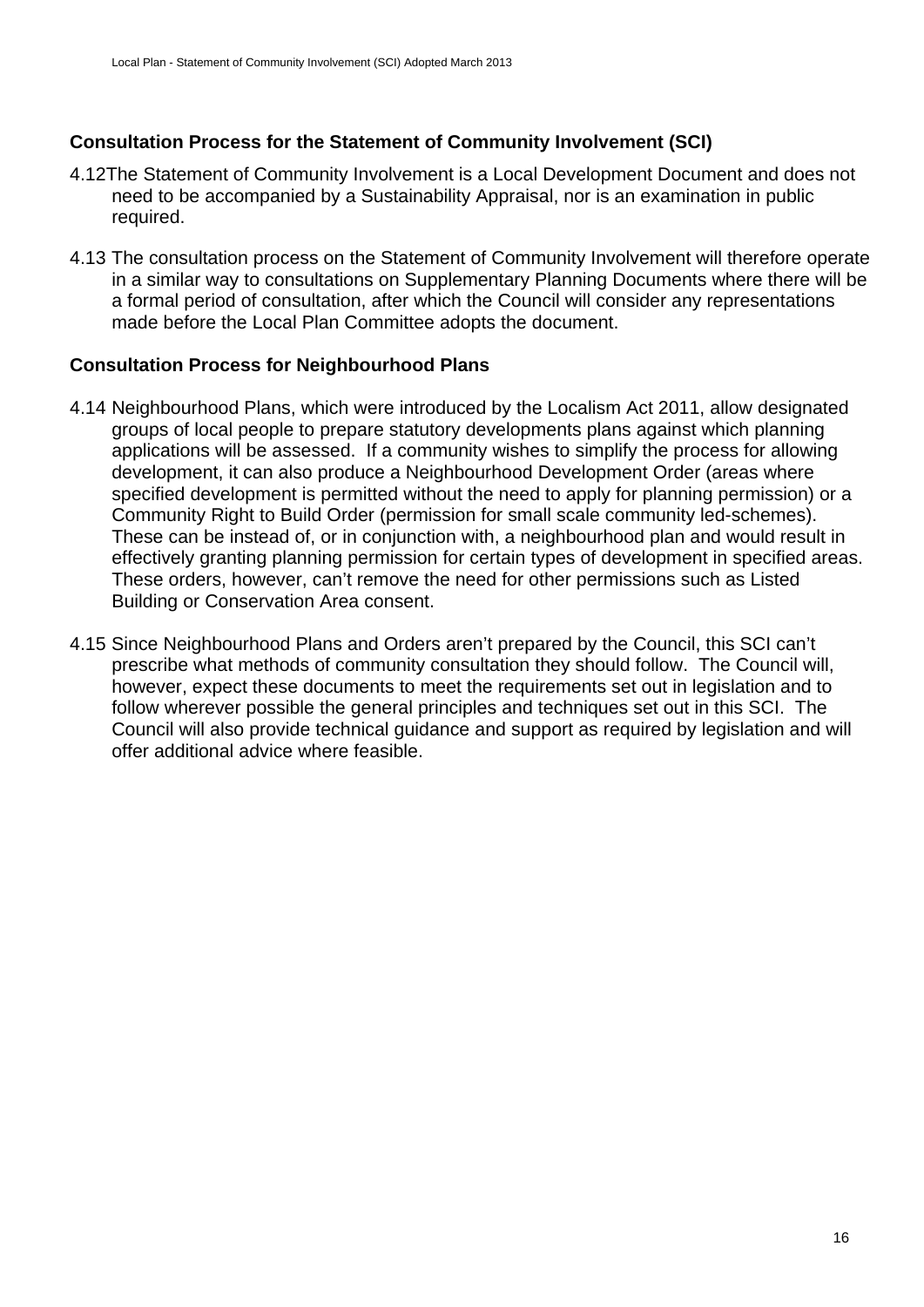# **5. Community Involvement and Planning Applications**

# **Introduction**

5.1 Involvement of the community and stakeholders beginning at an early stage of the planning application process is of great benefit to the public, individuals, organisations, authorities and the applicant themselves. The following section explains how the Council will seek to encourage awareness and involvement in the planning application decisionmaking process, starting with pre-application discussions and continuing through to the planning application stage, and in some cases, the planning appeal stage.

# **Pre-application discussions**

- 5.2 The Council encourages developers to consult the community prior to submitting planning applications for larger-scale or potentially contentious development proposals, in line with guidance on decision-taking in the National Planning Policy Framework and the Localism Act. We will engage in pre-application discussions with the developer that are often undertaken in confidence because of the various sensitivities of some early ideas, but discussions are always recorded and are always without prejudice to the later application, consultation requirements and the decision making process. At this stage, we will be in a position to advise developers and help clarify the format, type and level of consultation to be undertaken. The Council has a schedule of charges for preliminary enquiries and pre-application advice. As part of this process we will also seek to engage elected members through our "Early Member Engagement Protocol" wherever this is applicable. This Protocol forms part of the Council's Constitution and can be read online.
- 5.3 In the case of larger applications the Council operates a Planning Performance Agreement (PPA) approach. Details of the applicable charges are available on the Council's website. A PPA is an agreement between the Council and applicants to provide a project management framework for major applications that are meant to exceed the 13-week period normally expected to be the period required to determine major applications. The PPA sets out the targets agreed by both parties for the levels and types of consultation required, information gathering process, consideration of options and agreement on design issues.
- 5.4 The Council expects applicants in most cases to carry out their own pre-application consultation. This should be effective in bringing draft proposals to the attention of the public, the local Town or Parish Council and other affected parties and provide opportunities to make comments. The purpose of early discussions between the community and the developers is to encourage agreement within the community early on in the process and provide a better chance for schemes to be positively received. This process will help benefit both parties. For developers it will ensure that key issues are addressed prior to planning applications being submitted and for the local community it will enable them to have an influence before proposals reach an advanced stage.
- 5.5 It is essential that any community involvement conducted by the developers be tailored to the nature and scale of the proposal. A broad list of consultation and community involvement methods is provided in appendix 2, along with details of when they are most suitable, their advantages and disadvantages, and resource implications. Chapter 2 outlines the necessary steps that we will take to ensure equal and effective consultation.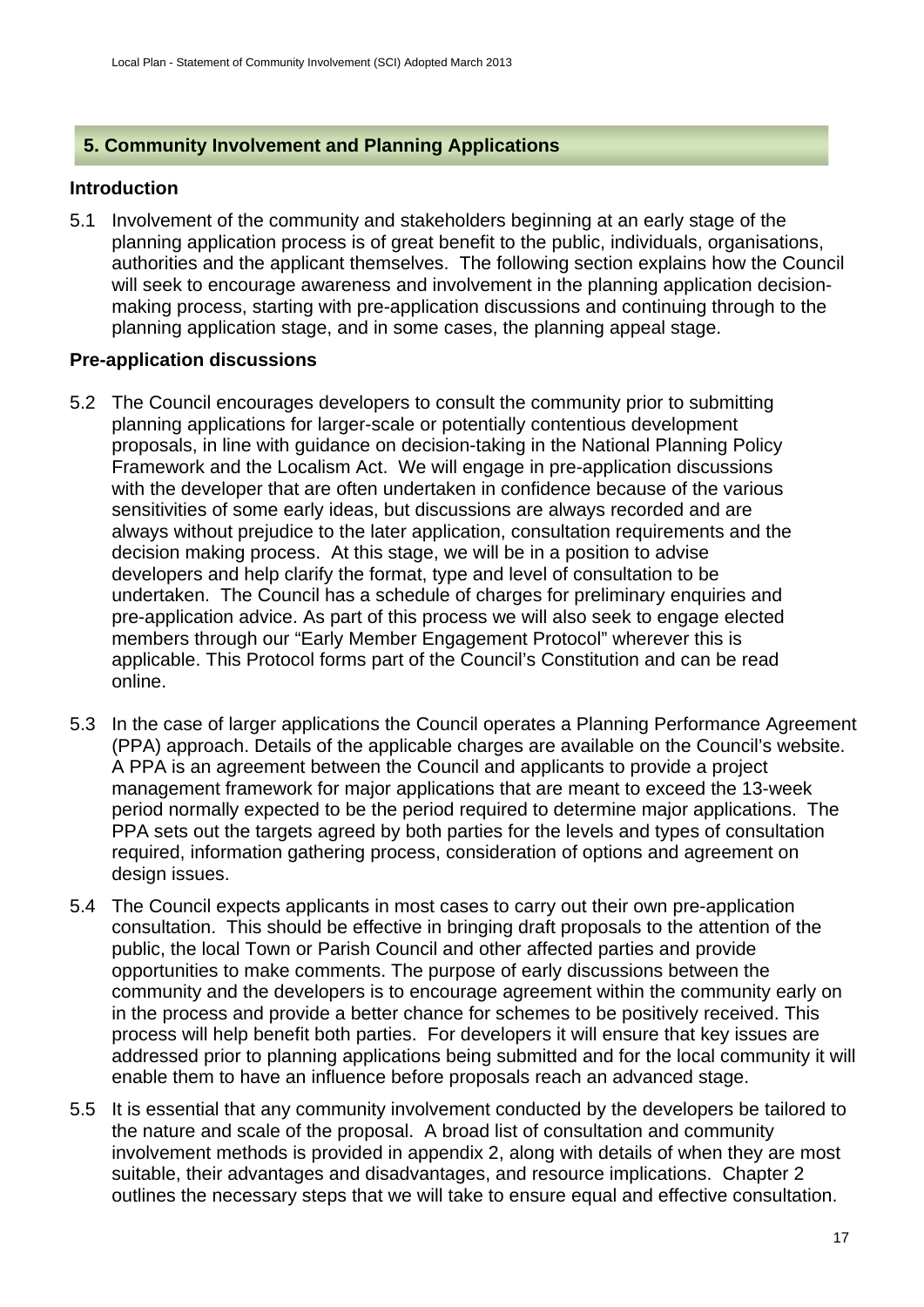5.6 The Council will expect the applicant to submit details of pre-application consultation as well as an explanation on how responses have been taken into account, alongside their planning application, and this information will be used in the decision-making process. In some cases it can also be a validation consideration, whereby applications will not be processed unless the Council is satisfied that adequate consultation has been undertaken by the developers.

# **Submission of a planning application**

- 5.7 The process of deciding planning applications is often of great public and local interest, and comments on proposals are welcomed.
- 5.8 When deciding which applications are classed as major applications and therefore subject to wider community consultation, the Government sets out the following criteria:
	- Residential developments comprising 10 or more homes;
	- A site area of 0.5 hectares or more where the number of homes is unknown;
	- Commercial proposals creating more than 1,000 square metres of floor space or on sites of 1 hectare or more; or
	- A change of use application involving the above.
- 5.9 The Government sets targets for the time taken to determine planning applications. These are currently 13 weeks for major applications and 8 weeks for all others. If an Environmental Impact Assessment is required by the scale of development then this period will extend to 16 weeks, but this is not common. Before a decision is made, the case officer will prepare a report with a recommendation.
- 5.10The recommendation will take into account the adopted Development Plan, the National Planning Policy Framework as well as any comments made. However, the Council can only take into account comments relating to material considerations, which excludes such non-planning considerations as property values, loss of a private view over land, moral objections to development and commercial considerations.

# **Major applications**

- 5.11 The level of consultation carried out for all major planning applications, will be determined by the council to ensure that it is appropriate. Statutory advertisements will be used as a means of consultation if required and as laid out in legislation, which means that in the majority of cases it will be necessary to publish an advertisement in the newspaper and on a site notice to be displayed at the application site. We also recognise that any involvement will need to encourage participation and social inclusion to ensure that the local community is given every opportunity to influence the process.
- 5.12 A weekly list of all applications received appears on the council's website. Individual letters/emails will be sent in respect of every planning application where neighbouring properties/businesses can be identified. Parish and town councils will be consulted on every application within their parish boundaries. Similarly, the elected ward members will be consulted on applications that fall within their wards.
- 5.13 It is important to note that the types of methods used and the length of consultation will need to suit the type of application and therefore the methods listed above are provided as a guideline of how we may consult, but is in no means intended to be prescriptive or exhaustive. The Development Services Manager, Planning Manager, Planning Projects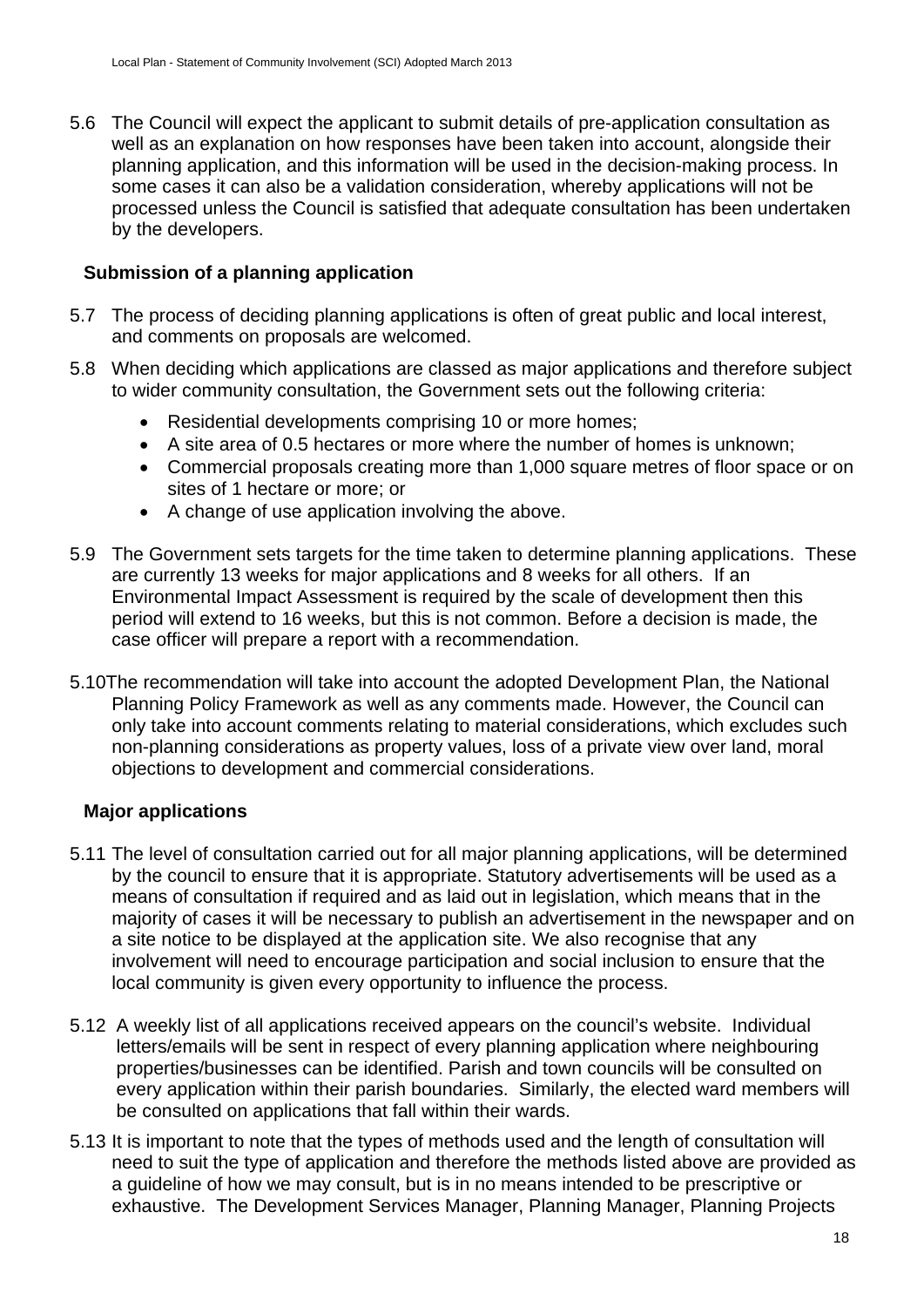Manager or a Principal Planning Officer will make this decision.

# **Other applications**

5.14 With regard to all other types of applications, the Development Services Manager, Planning Manager, Planning Projects Manager or a Principal Planning Officer will determine the appropriate level of consultation. Individual letters/emails will be sent to neighbouring properties/businesses and/or site notices used. Parish and town councils will be consulted on every application in their parish. Similarly, the elected ward members will be consulted on applications that fall within their wards. All the planning applications appear on the website which is updated weekly.

#### **Sources of information on planning applications**

5.15 Information on planning applications can be found in the following places:

#### 5.15.1 The Planning Register

Applications for planning permission must by law, be entered on a register within 14 days of receipt. Maintaining a planning register is a statutory obligation imposed on the council by the Town and Country Planning Acts and the information is available for inspection by arrangement during office hours. In Colchester the register consists of three parts:

- A register containing details of all current applications for planning permission, including plans and drawings;
- A register that contains a permanent record of all applications and decisions since 1 July 1948 (including any order made, appeals and their outcome); and
- An index is provided in plotting sheets.

Current planning applications including plans and drawings and those dating back to the year 2000 can be viewed online using the Colchester Planning website. For those who do not have access to a computer the Council provides appropriate terminals at its Customer Service centre for public use.

#### 5.15.2 The Weekly List

The statutory register does have limitations for general use and accordingly we also produce a weekly list. As the name suggests, this is a list of all new applications registered and decisions made the previous week.

### 5.15.3 Advertising

Regulations set out in the Town and Country Planning (Development Management Procedure) Order 2010, the Planning (Listed Building and Conservation Areas) Regulations and the Planning (Listed Building and Conservation Areas) Act 1990, state that all planning applications need to be publicised, either by site notice or individual neighbour notification. A press notice and site notice is also required for the following types of application:

- Erection of 10 or more dwellings or site area of 0.5 hectares or more;
- Erection of 1000 square metres of floor space, or site area of 1 hectare or more;
- An application subject of an environmental assessment;
- An application that would affect a right of way, under Part III of the Wildlife and Countryside Act;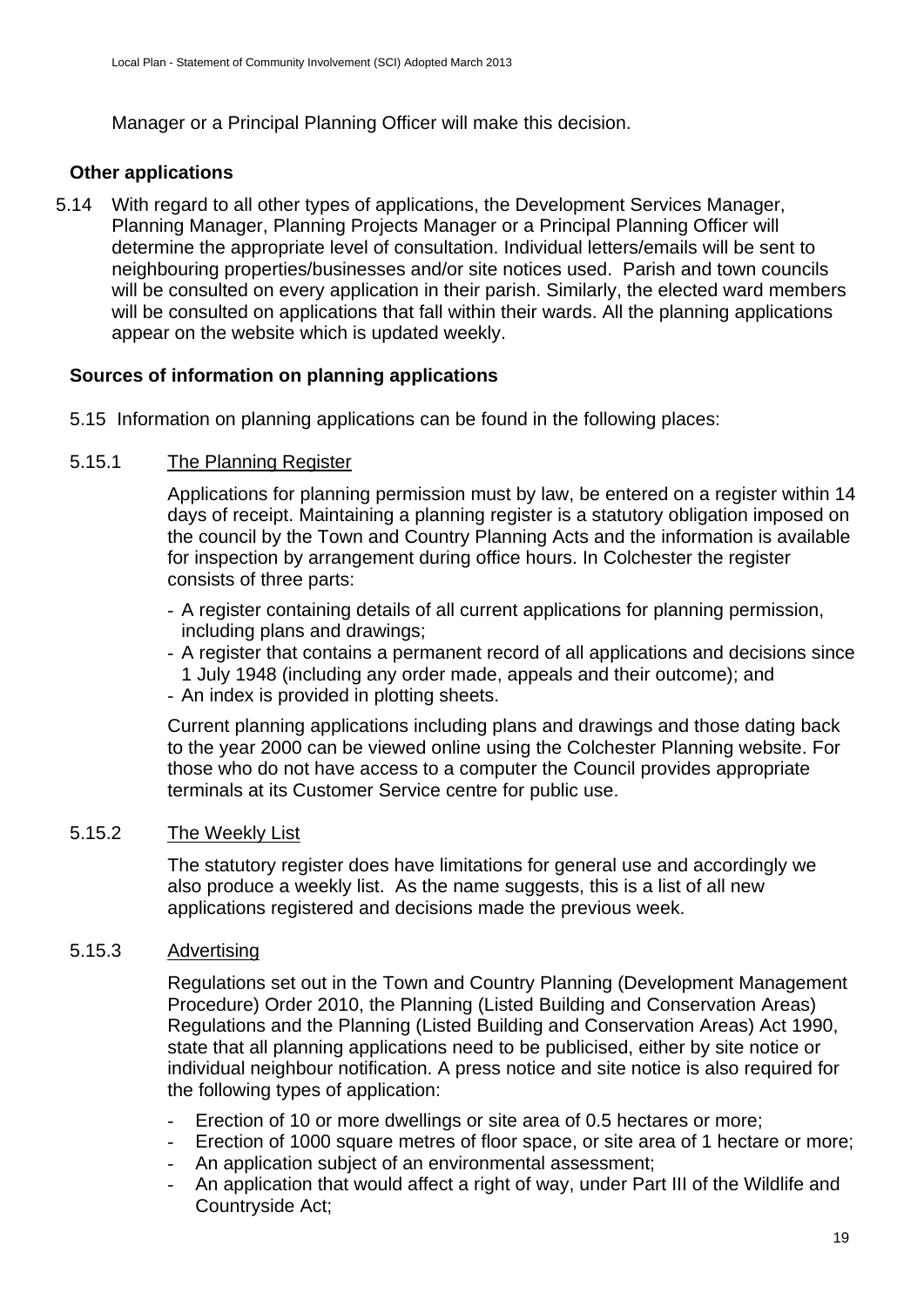- Development affecting listed buildings;
- Development affecting the character or appearance of a conservation area; and
- Departures from the Development Plan.

These requirements are subject to change and a press notice will only be used where required by legislation.

# 5.15.4 Individual Letters

 We are aware of the need to provide an effective and efficient service, and to ensure that budgets are closely controlled. It is sometimes difficult to bring together these objectives with widespread public consultation on planning applications. The actual extent of consultation in each case will be determined having regard to the type of development involved.

 Letters will only usually be sent to those properties directly affected by a proposal, which according to the Development Management Procedure Order 2010 is any adjoining owner or occupier. "Adjoining owner or occupier" means any owner or occupier of any land adjoining the land to which the application relates. For example, the minimum consultation for extensions to buildings would be properties sharing a common boundary with the application site. In the case of rear extensions those to the rear will be consulted whilst those on the opposite side of the road may not be. Any further consultation will be at the discretion of the case officer.

# 5.15.5 Parish and Town Councils

The Council is committed to close working with local representative bodies, as provided within part 8 of the Constitution. We have set up a forum for parish and town council clerks, which is held every two months. Although this is a corporate initiative there is opportunity to report on planning matters on a regular basis.

It is also intended to develop and extend regular planning liaison meetings with all of the town and parish councils (we already have regular sessions with Dedham, East Mersea, Myland, Stanway, Tiptree and West Mersea) and continue to provide a regular programme of planning workshops for rural councils on an twice-annual basis.

Planning workshops for Town and Parish Councillors include workshops on subjects including, material considerations, influencing the planning process, enforcement, appeals, planning law, design, legal obligations etc.

# 5.15.6 Website

 Our website is increasingly being used as a tool for consultation. The website includes weekly lists of applications received and decisions made. These can be viewed by application number or by ward and comments can be sent direct. Committee agendas, reports, S106 agreements, planning enforcement activity and associated Notices and a list of current appeals and appeal decisions can also be viewed. The Colchester Planning Online website now allows copies of the application forms, plans and drawings, and consultation comments to be viewed online.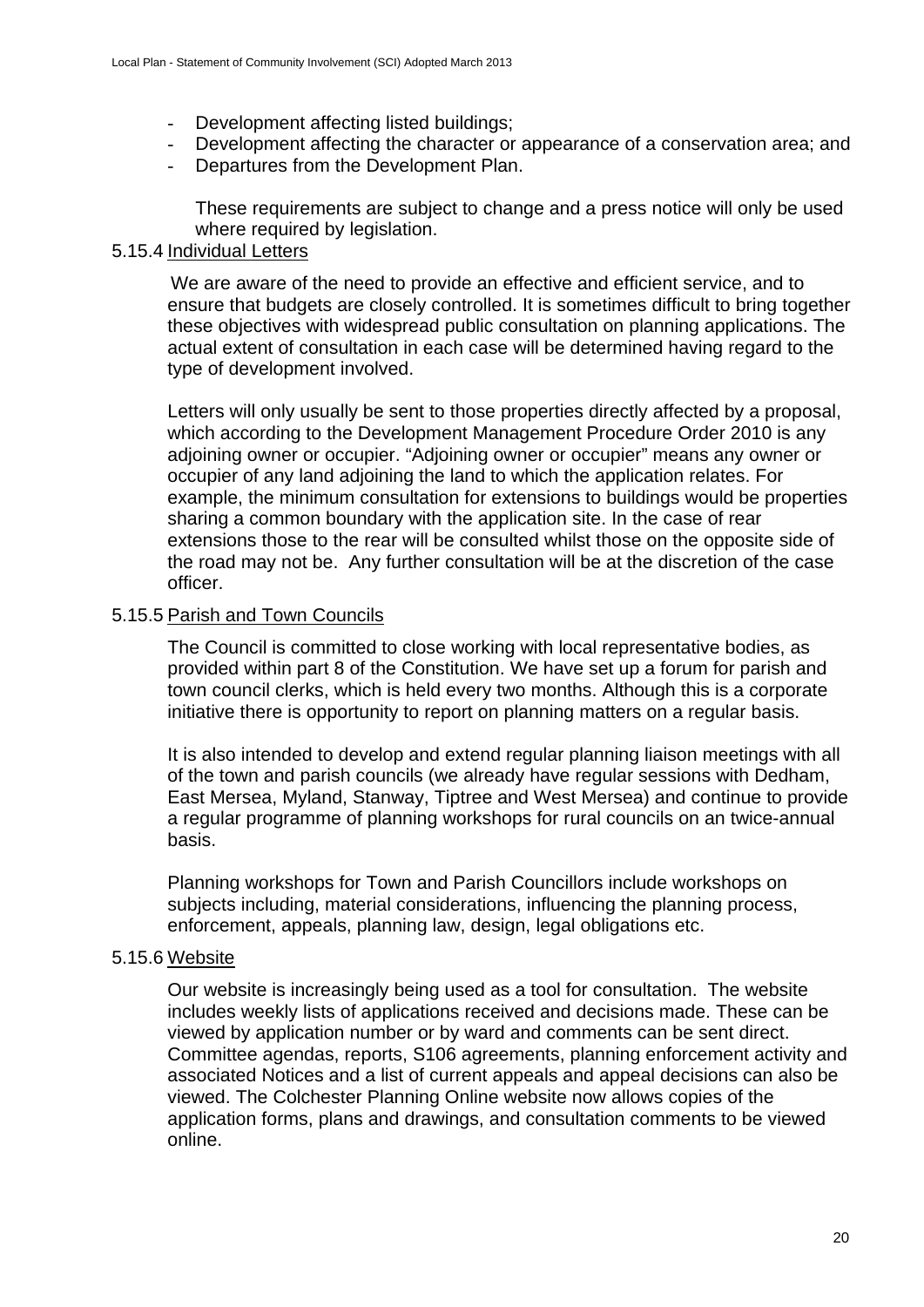# **Procedure for Dealing with Written Representations to Applications**

- 5.16 We currently notify neighbours within a week of registering a planning application and they are given at least 21 days to reply. All those wishing to comment on an application are encouraged to do so electronically using the Council's 'on-line planning' web site. Whilst we will accept written letters, faxes and e-mails we will not acknowledge their receipt. Any representation received is however scanned and placed on the Council's 'on-line planning' web-site and is available for viewing by the public. This also allows those people sending such representations to check safe receipt by the Council for themselves.
- 5.17 The Planning Service does not respond in writing to comments about a planning application unless specifically requested, but is happy to give advice over the telephone. All comments received are considered by the case officer, which may result in the application being revised. If the scheme is significantly changed or changed in a manner deemed to have a greater impact upon a you than the original submission we will try to repeat the consultation allowing, where possible, an extra 14 days or less in certain circumstances, for further comments (at the discretion of the case officer). Sometimes time constraints mean a shorter period is given for comments on revised plans and sometimes it is not possible to reconsult at all. Where the subject of an objection has, in the opinion of the Planning Service, been addressed in amended plans, re-consultation has occurred and no further comment made, the previous objection will be considered withdrawn.

# **Determination of a planning application**

- 5.18 The Localism Act clarifies the ways in which councillors can be involved in the planning process and play an active part in local discussions.
- 5.19 The receipt of one or more letters of objection will normally result in a major application being determined by committee if it is being recommended for approval or if it is subject to a S106 Agreement.
- 5.20 In the case of all other applications a decision will be made under delegated powers by the Planning Service unless that application has been subject to a 'call-in' by a Councillor. A 'call-in' is subject to a formal process and for it to be triggered automatically a councillor must make a valid request within 25 days of being notified of the application. Anyone can approach their councillor to have an application 'called-in' and thereby determined by the Planning Committee after public debate. A councillor is not duty bound to request a 'call-in' if asked. Where an application is being reported to Committee a list of the different material planning considerations raised within the various comments received are summarised in the Committee report. Letters will not be accepted after 5pm on the day before Committee. Once the agenda has been prepared, anything received before 5pm on the day falling 2 days before the day of the committee meeting will be reported on an amendment sheet. Anything received after 5pm on the day falling 2 days before the day of the committee meeting will be reported verbally.
	- 5.21 If an application is to be reported to committee this will be stated on the Council's online planning website. The full committee report is available 5 days before the meeting on the website and in all council offices. Where an application has been subject to a valid 'call-in' the applicant and any person making an electronic submission via the Council's on-line planning web-site will be notified via e-mail of the relevant Committee date, 5 days prior to the meeting.
	- 5.22 At committee one representative speaking against an application and one speaking for an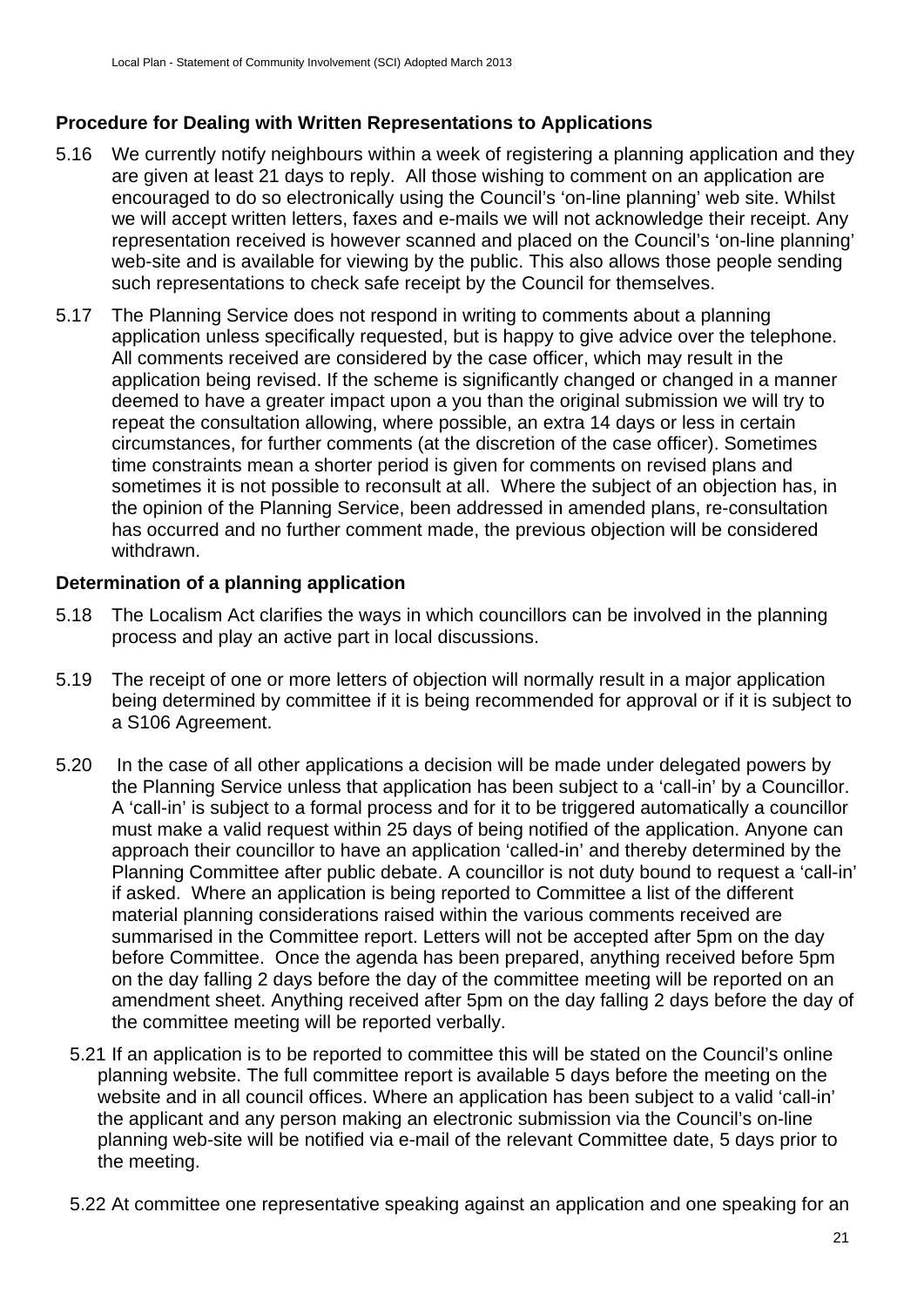application are able to speak to committee for up to 3 minutes. At the Chairman's discretion, and where prior notification has been given, further objectors will be allowed to speak on particularly complex or controversial applications. Usually this will be with a maximum number of 3 speakers for and 3 speakers against any application. Objectors are invited to view the application on-line to obtain a full list of objectors' comments to enable them to co-ordinate a reply in the event that more than one person wishes to speak. Ward Members may also speak on behalf of their electorate and will be allowed up to 5 minutes.

- 5.23 When a decision is reached, respondents who have sent their comments in via the Councils 'on-line planning' web site using an e-mail address will be advised of the decision within 10 days. The update will state whether the application has been approved or refused and where the decision can be viewed in full, i.e. the statutory register or in summary form on the website.
- 5.24 Further details on how to comment on planning applications at the Planning Committee can be found in our document 'Have your Say on Planning Applications' which is available on the website. Other relevant information includes "Planning Procedures Code of Practice" which is in Part 5 of The Constitution and is on the Council's website. It sets out general guidelines for borough councillors and council officers who are involved in planning applications and the Planning Committee. The information it contains may help provide background information to applicants and those commenting on the planning process.

# **Appeals**

5.25 When an appeal is made against the decision of the council to refuse an application all previous correspondence is forwarded on to the Planning Inspectorate. Letters/emails are also sent to all those people who had previously been consulted/commented on the application, advising them of the appeal. Further representation can be made direct to the Planning Inspectorate. These procedures comply with the statutory procedures set out in S78 of the Town and Country Planning Act 1990 and the Planning Inspectorate's [Procedural Guidance 'Planning appeals and called-in planning applications' \(PINS](http://www.planningportal.gov.uk/uploads/pins/procedural_guidance_planning_appeals.pdf)  [01/2009\)](http://www.planningportal.gov.uk/uploads/pins/procedural_guidance_planning_appeals.pdf).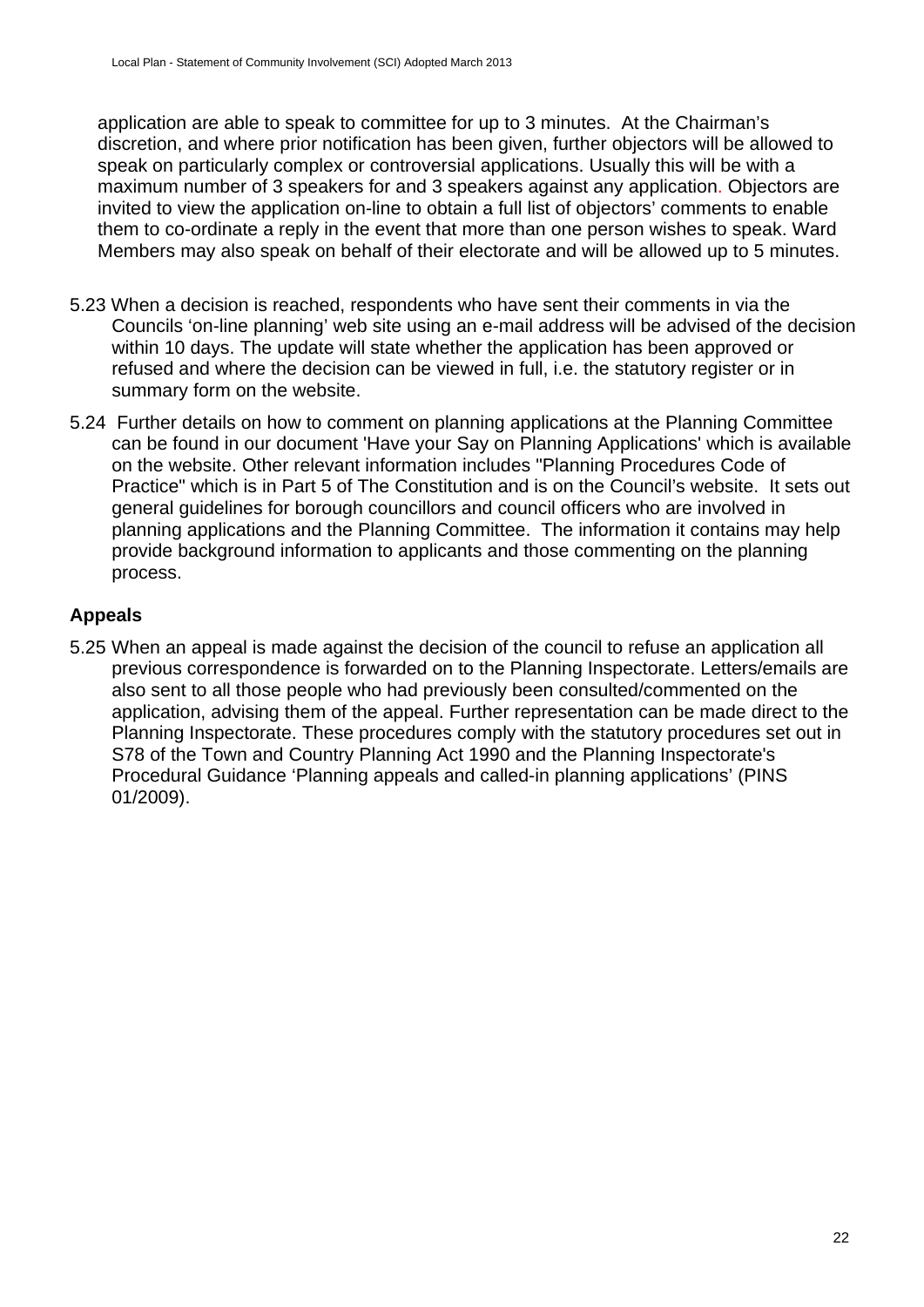# **6 Involving representative organisations and individuals**

- 6.1 Appendix 1 provides a comprehensive list of the types of consultees that we will inform and involve throughout the plan development process. The organisations and groups listed there are representative organisations and individuals of all types and ranges of interest that we feel will have an important part to play in the planning process. They will all be consulted as part of the local plan process and will be consulted as appropriate on planning applications.
- 6.2 A full list of all types of consultees will be stored on a database along with their details. This information is not listed here as it is constantly being updated due to the fact that new groups frequently emerge or disband or their details change and individuals request to be added or removed from the database. However, the database is available to view upon request so that anybody may suggest additional bodies and groups to be added or so that they may find a group to represent their views in the new planning process.
- 6.3 If you would like to join the Local Plan consultation database and be kept up-to-date on development plans for Colchester please contact the Planning Policy team using the contact details at the end of this document.

# **7. Monitoring and review of the Statement of Community Involvement (SCI)**

- 7.1 The SCI provides flexibility to allow for appropriate changes in our approach to community involvement. Comments received on the quality or effectiveness of our consultation will be considered and used to inform future practice. If significant changes are required to meet new circumstances or legislation, a review of the Statement of Community Involvement will be undertaken.
- 7.2 Consultation exercises include opportunities for consultees to complete equality monitoring data forms. If completed, this helps us monitor the effectiveness of our policies surrounding equality and diversity and to make changes where required.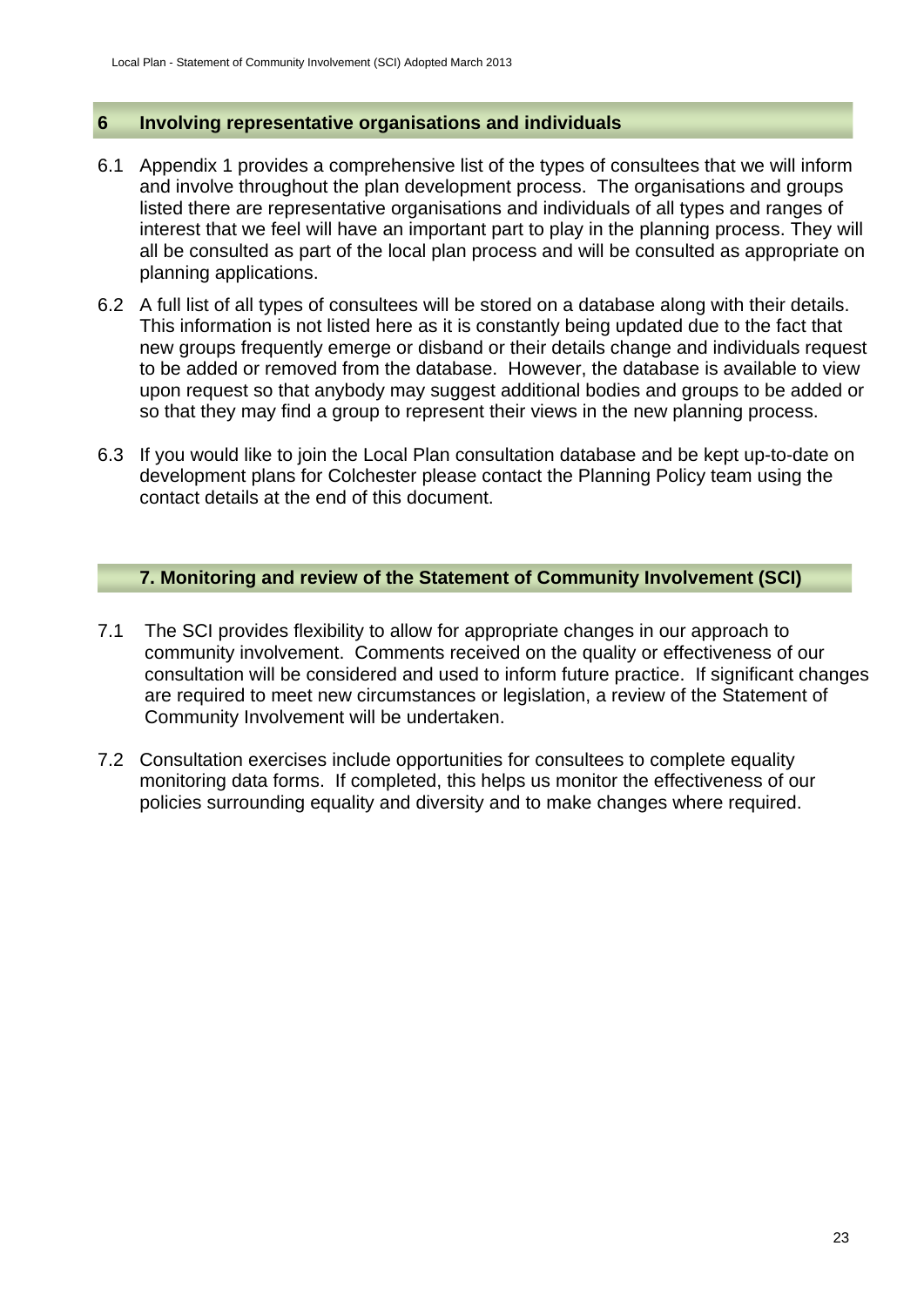### **Consultation organisations**

The Town and Country Planning (Local Planning) (England) Regulations 2012 set out the consultation bodies who must be consulted in the preparation of Local Plans. The regulations also specify the bodies that are covered by the Duty to Co-operate.

#### Duty to Co-operate

There is a duty to co-operate on any strategic matter relating to a Development Plan Document or Local Development Document. A strategic matter is defined as an issue that would have significant impact on at least two planning areas or a county matter in a two tier area. Colchester Borough Council is required to co-operate with appropriate authorities as listed below to maximise the effectiveness of activities related to the preparation of the plan.

The duty to co-operate applies to:

Environment Agency English Heritage Natural England Mayor of London Civil Aviation Authority Homes and Communities **Agency** Primary Care Trust Office of Rail Regulation Transport for London Integrated Transport Authority Highway Authority Highways Agency Marine Management **Organisation** Local Enterprise Partnership Essex County Council

The duty to co-operate is most likely to apply to authorities that adjoin Colchester Borough, although there may be some strategic matters where co-operation with authorities in the wider area may also be necessary. Adjoining authorities are:

> Suffolk County Council Tendring District Council Babergh District Council Braintree District Council Maldon District Council

Sustainability Appraisal Consultation Organisations

The following organisations should be consulted for a sustainability appraisal under the Environmental Assessment of Plans and Programmes Regulations 2004:

Natural England The Environment Agency English Heritage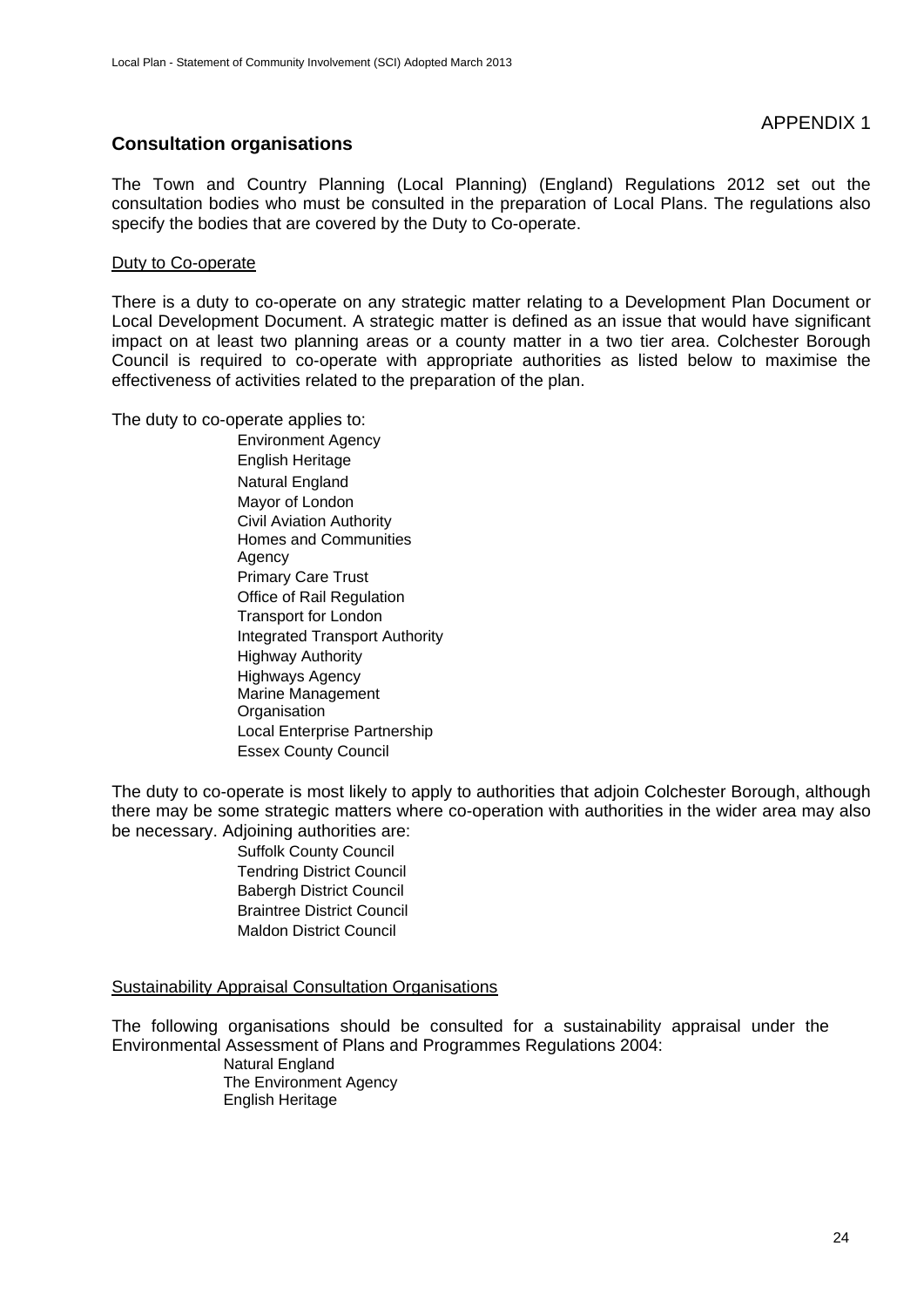#### Specific consultation bodies

When preparing plans the Council is required to consult such of the specific consultation bodies as it considers may have an interest in the subject of the proposed local plan. The specific consultation bodies are set out in the regulations as:

Environment Agency English Heritage Marine Management Organisation Natural England Network Rail Highways Agency Telecommunications operators Primary Care Trust Electricity and gas companies Sewerage and water companies The Homes and Community Agency The Coal Authority

Parish Councils **Parish Councils Parish Councils** Abberton & Langenhoe Parish Council<br>Birch Parish Council Alresford Parish Council Birch Parish Council<br>
Boxted Parish Council<br>
Chappel Parish Council<br>
Little Horkesley Parish Council<br>
Copford with Easthorpe Parish Council<br>
Copford with Easthorpe Parish Council<br>
Copford with Easthorpe Parish Council<br>
Cop East Donyland Parish Council Council Great Braxted Parish Council East Mersea Parish Council **Kelvedon Parish Council** Kelvedon Parish Council Eight Ash Green Parish Council Fingringhoe Parish Council Fordham Parish Council **Stoke By Nayland Parish Council** Stoke By Nayland Parish Council Great Horkesley Parish Council Stratford St Mary Parish Council Great Tey Parish Council **The Council Council** Tollesbury Parish Council Langham Parish Council<br>Layer de la Haye Parish Council Layer de la Haye Parish Council<br>Layer Marney Parish Meeting Tolleshunt Nights Parish Council Marks Tey Parish Council Marks Tey Parish Council Messing cum Inworth Parish Council Myland Community Council Stanway Parish Council *County Council and adjoining*  Tiptree Parish Council<br>
Wakes Colne Parish Council<br>
Wakes Colne Parish Council<br>
Council<br>
Council Wakes Colne Parish Council Suffolk County Council West Bergholt Parish Council West Bergholt Parish Council West Mersea Town Council Winstred Hundred Parish Council **Policing body and adjoining policing** Winstred Hundred Parish Council Wivenhoe Town Council body body Wormingford Parish Council Mount Bures Parish Council Aldham Parish Council Dedham Parish Council Layer Breton Parish Council

Nayland with Wissington Parish Council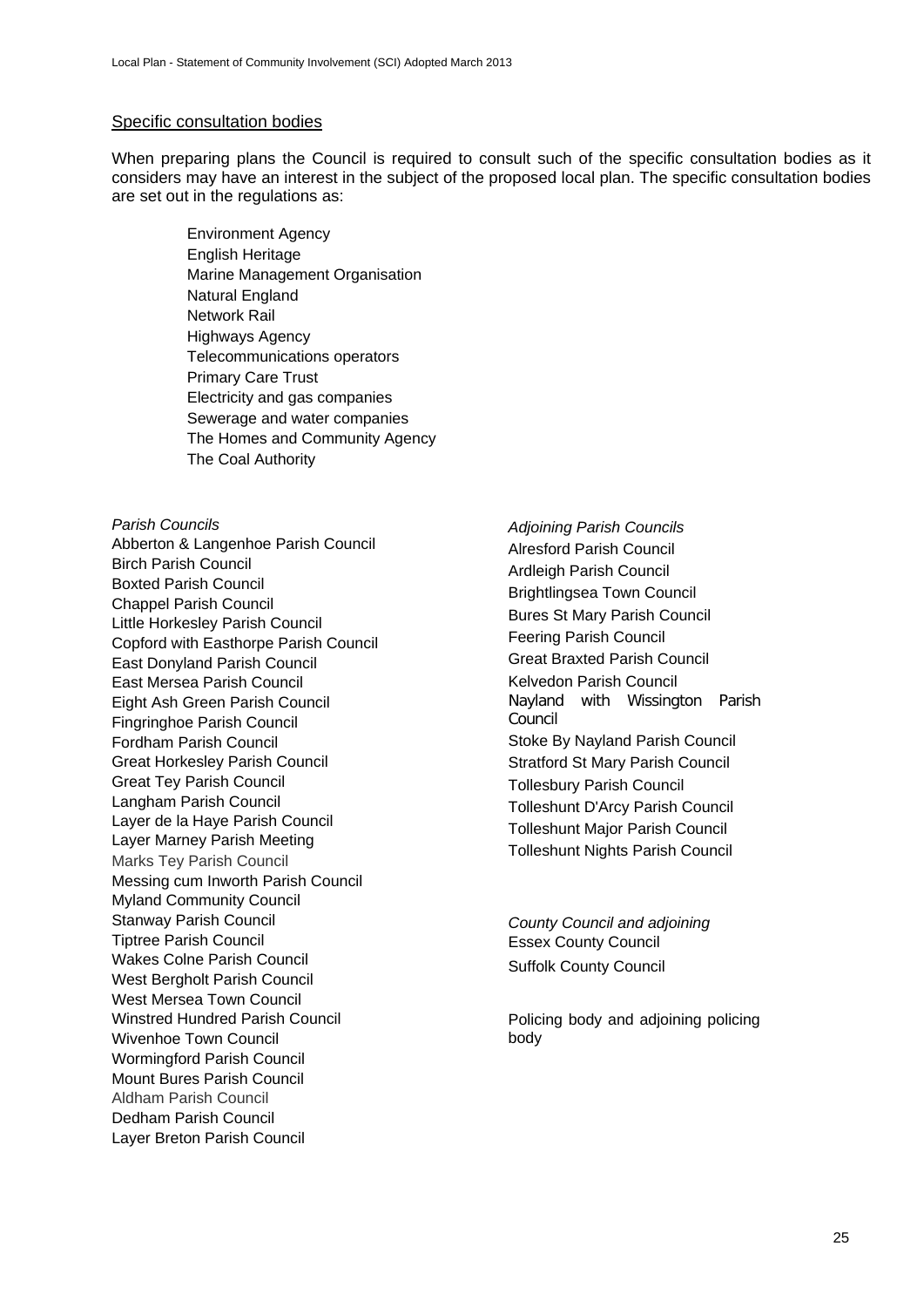#### General consultation bodies

When preparing plans the Council is required to consult such of the general consultation bodies as it considers appropriate. The general consultation bodies are set out in the regulations as:

- voluntary bodies some or all of whose activities benefit any part of the local planning authority's area,
- bodies which represent the interests of different racial, ethnic or national groups in the local planning authority's area,
- bodies which represent the interests of different religious groups in the local planning authority's area,
- bodies which represent the interests of disabled persons in the local planning authority's area,
- bodies which represent the interests of persons carrying on business in the local planning authority's area;

The Council maintains a consultation database that includes all of these types of general consultation body.

The database also includes landowners, developers, businesses, residents, and any other organisations or individuals who have requested to be kept informed of planning policy matters.

#### Neighbourhood Plans

The Neighbourhood Planning (General) Regulations 2012 set out the consultation bodies for Neighbourhood development plans. This is listed separately in the regulations but includes the same specific and general consultation bodies as those which are required to be consulted in the preparation of local plans.

In the case of neighbourhood development orders and community right to build orders the consultation bodies depend on the type of development proposed. Schedule 1 of the Neighbourhood Planning Regulations provides more information.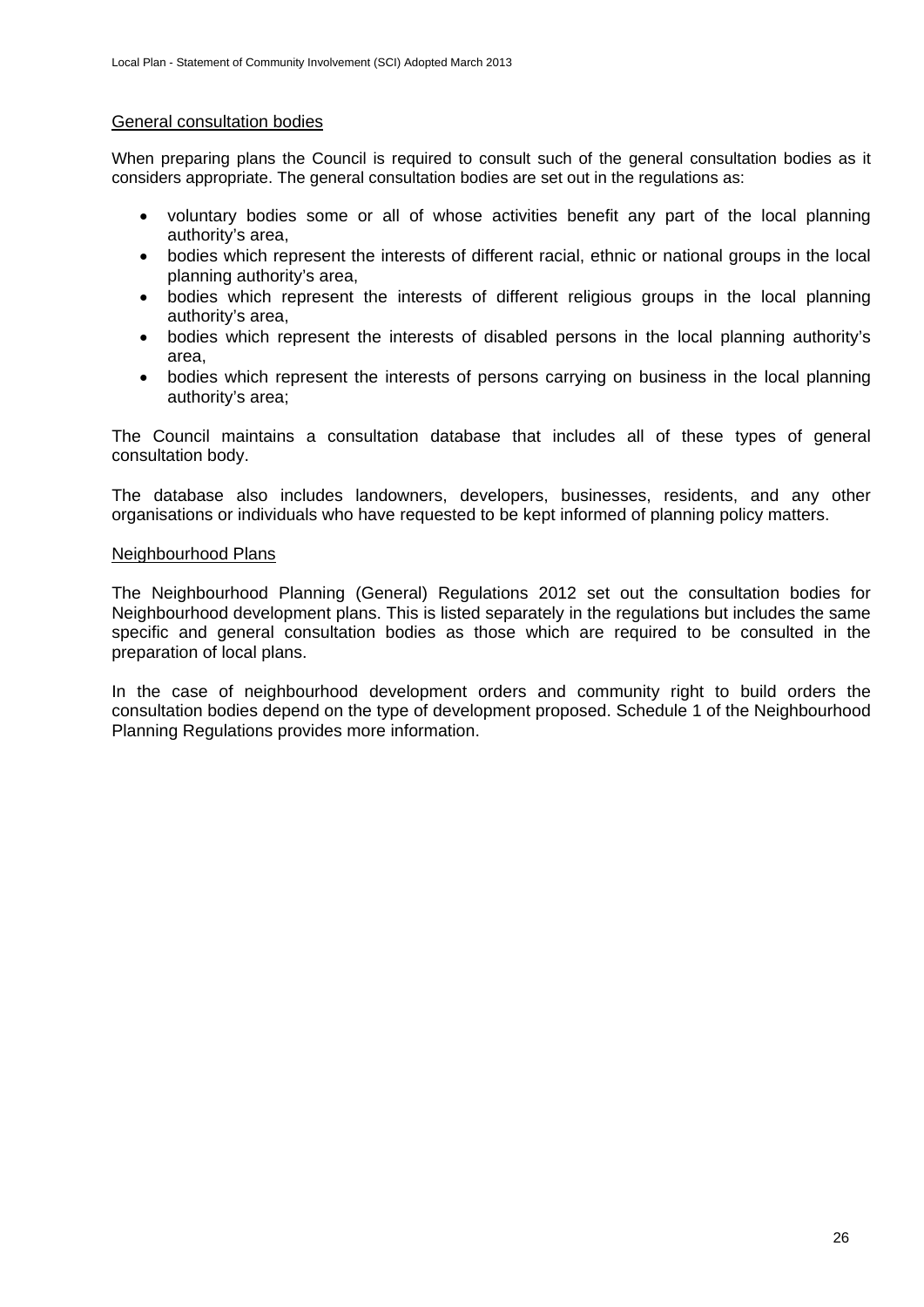'n

 $\overline{\phantom{0}}$ 

| Informing<br>The higher up the table a<br>consultation method is, the<br>Consultation<br>closer it is to informing rather<br>than involving the community.<br>Involving                                                                                                                                             |                                        |                                                                                                                                                                                                                       |                                                                                                                                                                                                                                                                                                                                                                                                              | <b>Methods of Community Engagement</b>                                                                                                                                                                                                                                                                                          | <b>APPENDIX 2</b>                                                                                                                                                                                                                                                                                                                                                                                                                                                                                                                                     |                                                                                                                                                                                                                                                                                                                                                          |                                                                                                                                            |
|---------------------------------------------------------------------------------------------------------------------------------------------------------------------------------------------------------------------------------------------------------------------------------------------------------------------|----------------------------------------|-----------------------------------------------------------------------------------------------------------------------------------------------------------------------------------------------------------------------|--------------------------------------------------------------------------------------------------------------------------------------------------------------------------------------------------------------------------------------------------------------------------------------------------------------------------------------------------------------------------------------------------------------|---------------------------------------------------------------------------------------------------------------------------------------------------------------------------------------------------------------------------------------------------------------------------------------------------------------------------------|-------------------------------------------------------------------------------------------------------------------------------------------------------------------------------------------------------------------------------------------------------------------------------------------------------------------------------------------------------------------------------------------------------------------------------------------------------------------------------------------------------------------------------------------------------|----------------------------------------------------------------------------------------------------------------------------------------------------------------------------------------------------------------------------------------------------------------------------------------------------------------------------------------------------------|--------------------------------------------------------------------------------------------------------------------------------------------|
|                                                                                                                                                                                                                                                                                                                     | <b>Consultation</b><br><b>Method</b>   | When is it most suitable                                                                                                                                                                                              |                                                                                                                                                                                                                                                                                                                                                                                                              | <b>Advantages</b>                                                                                                                                                                                                                                                                                                               |                                                                                                                                                                                                                                                                                                                                                                                                                                                                                                                                                       | <b>Disadvantages</b>                                                                                                                                                                                                                                                                                                                                     | <b>Resource Implications</b>                                                                                                               |
| • Inform / promote<br>• Useful for consulting on technical<br>policies and plans and inviting<br>Consultation<br>comment on them.<br>Document (paper or<br>• Would be most useful towards the end<br>electronic)<br>of the policy process.<br>• Can be produced in a variety of<br>formats e.g., on paper, website. |                                        | $\bullet$<br>$\bullet$<br>etc.                                                                                                                                                                                        | Providing detailed information in this way<br>enables consultees to make an informed<br>response, which will ultimately be more<br>meaningful to the process.<br>It is therefore important to make responding as<br>easy as possible by accompanying the paper<br>with reply slips, email addresses etc.<br>They can also be made available in a number<br>of places i.e., libraries, schools, local offices | $\bullet$                                                                                                                                                                                                                                                                                                                       | • Actual two-way participation with<br>respondents is inhibited and this can be a<br>missed opportunity to encourage responses<br>and/or explain policies and processes,<br>thereby avoiding possible mis-<br>interpretations.<br>• Particularly long and complex consultation<br>papers can be daunting and off-putting to<br>read. It is therefore important to recognise<br>that many sectors of the community will not<br>or cannot read them.<br>If documents are sent by post it is difficult to<br>judge if they have been read or considered. | The usual costs of printing and<br>$\bullet$<br>distribution will apply.<br>• Cost of producing the document<br>in alternative formats to make it<br>accessible to all sectors of the<br>community.                                                                                                                                                      |                                                                                                                                            |
|                                                                                                                                                                                                                                                                                                                     | Letters                                | • Inform / promote<br>• To provide information to all relevant<br>stakeholders at the beginning of a<br>consultation.<br>• To provide feedback to stakeholders<br>concerning the outcomes of a<br>consultation.       | $\bullet$<br>$\bullet$<br>views and opinions.                                                                                                                                                                                                                                                                                                                                                                | A quick and easy way to provide feedback on<br>the results of a particular consultation.<br>Reply slips requesting information can be with<br>the letter to gain factual information and / or<br>Can also include consultation papers and any<br>other supporting documents.                                                    | $\bullet$                                                                                                                                                                                                                                                                                                                                                                                                                                                                                                                                             | • This can be a very labour intensive method<br>if administration support is limited.<br>Mailing lists must be updated regularly to<br>ensure that addresses are correct etc.                                                                                                                                                                            | • Costs depend on the number<br>produced and distributed.<br>• Officer time and stationary<br>costs also need to be taken<br>into account. |
|                                                                                                                                                                                                                                                                                                                     | Reply slip / Leaflet<br>(Quantitative) | • Strengthen evidence base / gather<br>opinion / promote / inform<br>• Can be useful for providing basic or<br>summary information or for drawing<br>attention to forthcoming consultation<br>events and initiatives. |                                                                                                                                                                                                                                                                                                                                                                                                              | • Can be targeted more specifically and<br>personally than posters.<br>• Can also provide an opportunity for the public<br>to feedback i.e., through tear off reply slips.<br>• Feedback forms with the respondents contact<br>details can be fed into a mailing list, through<br>which future information can be disseminated. | $\bullet$                                                                                                                                                                                                                                                                                                                                                                                                                                                                                                                                             | The amount of information that can be<br>provided is often limited due to size of<br>document.<br>• Variations are often needed to target<br>specific audiences, for example, older<br>people, children, ethnic minorities.<br>• Thought needs to be put into how they will<br>be disseminated so that a wide range of<br>people and groups are covered. | Costs depend on the number of<br>leaflets printed and methods of<br>dissemination.<br>• May also need to pay for a<br>designer.            |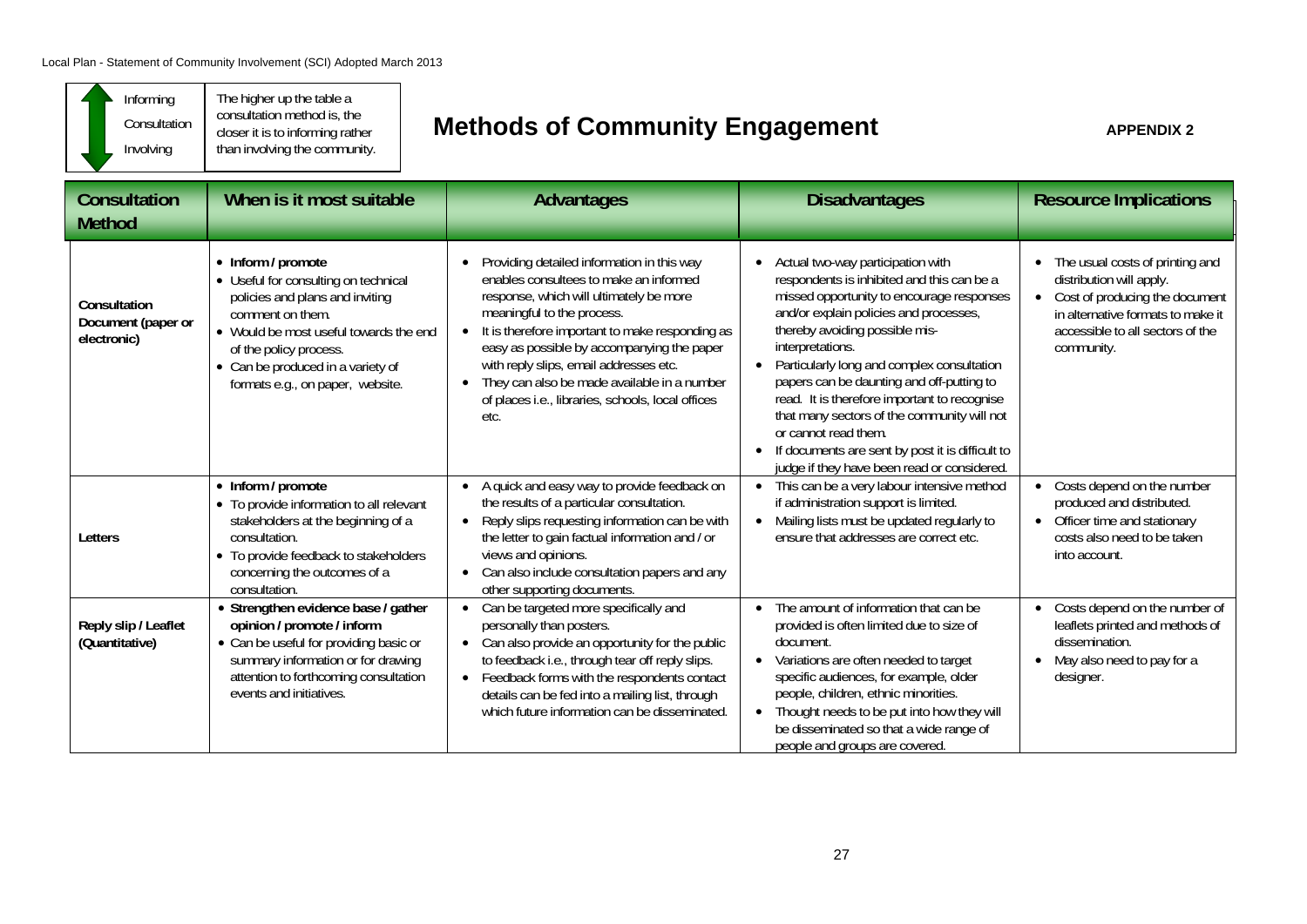| <b>Media and Publicity</b>              | • Inform / promote<br>• Press releases, newspaper articles<br>and advertisements and briefings for<br>local radio / TV and press.<br>• This will be suitable at varying stages<br>of the process.                                                                                                                                                                                                                    | Can reach a large number of people in a short<br>space of time.<br>Can help advertise events.<br>$\bullet$<br>Can use as a method of feedback to the<br>public.                                                                                                                                                                                                                                            | • Need to be aware that it is unlikely that you<br>will have editorial control with local papers.<br>It is always possible that a different slant<br>may be put on a story.<br>• You cannot be certain how many people<br>have read and understood the information<br>provided.                                                                                                                                                                                                                                                                | Newspaper supplements can<br>cost if you want editorial control<br>as can radio adverts.<br>• However, a cheaper method in<br>comparison to others.                                                                                |
|-----------------------------------------|----------------------------------------------------------------------------------------------------------------------------------------------------------------------------------------------------------------------------------------------------------------------------------------------------------------------------------------------------------------------------------------------------------------------|------------------------------------------------------------------------------------------------------------------------------------------------------------------------------------------------------------------------------------------------------------------------------------------------------------------------------------------------------------------------------------------------------------|------------------------------------------------------------------------------------------------------------------------------------------------------------------------------------------------------------------------------------------------------------------------------------------------------------------------------------------------------------------------------------------------------------------------------------------------------------------------------------------------------------------------------------------------|------------------------------------------------------------------------------------------------------------------------------------------------------------------------------------------------------------------------------------|
| <b>Public Meetings</b><br>(Qualitative) | • Inform / promote debate<br>• For addressing specific concerns that<br>may have been raised by the public.<br>• They should not be used for<br>geographically dispersed issues or for<br>getting representative feedback about<br>particular issues.                                                                                                                                                                | If chaired properly it can be a good way of<br>$\bullet$<br>hearing different / opposing points of view.<br>It is possible to break meetings up into smaller<br>groups when you can encourage<br>brainstorming and action planning. This is<br>also an opportunity to give voice to those<br>individuals who may not wish to speak in front<br>of large audiences.                                         | • Can be difficult, as people tend not to turn<br>up in significant numbers unless the issue is<br>of particular concern or very contentious, in<br>which case they can easily become<br>confrontational.<br>• If the meetings are too large, some<br>attendees may be inhibited from speaking.<br>More vocal members of the public can<br>sometimes dominate the discussion,<br>disrupting the timetable and preventing<br>other issues and opinions from coming<br>through. This can also be a problem for<br>anyone with language problems. | • Costs tend to be low but need<br>to consider venue hire, staff<br>time, and advertising and<br>publicity materials.<br>It is important to have a suitable<br>venue and times to suit the<br>target audience.                     |
| <b>Exhibitions</b><br>(Qualitative)     | • Promote / inform / strengthen<br>evidence base / gather opinion.<br>• As a supplement to other forms of<br>participation. This type of activity<br>should not be used as a sole means of<br>consultation for major schemes and<br>projects.<br>• Information and comments are usually<br>collected on the day through self-<br>completion questionnaires, comment<br>cards, voting boxes, informal<br>discussions. | Roadshow exhibitions can be useful to ensure<br>$\bullet$<br>that opportunity to take part and feedback is<br>open to all members of the public. Can target<br>specific areas, i.e., the rural communities.<br>• Allow you to make use of visual aids, including<br>3D models, maps, videos, written material and<br>illustrations.<br>• Allows the public to visit at a time that is<br>suitable to them. | • The event may be seen as information<br>giving rather than full consultation.<br>Therefore need to ensure that staff are fully<br>briefed and can respond to queries. Be<br>seen to be listening.<br>• People who attend are unlikely to represent<br>the community as a whole.                                                                                                                                                                                                                                                              | • Advertising and publicity.<br>Hiring the venue/s and staff<br>costs.<br>• The total costs will depend on<br>the length of the exhibition or<br>open day and the use of<br>displays, especially the<br>commissioning of new ones. |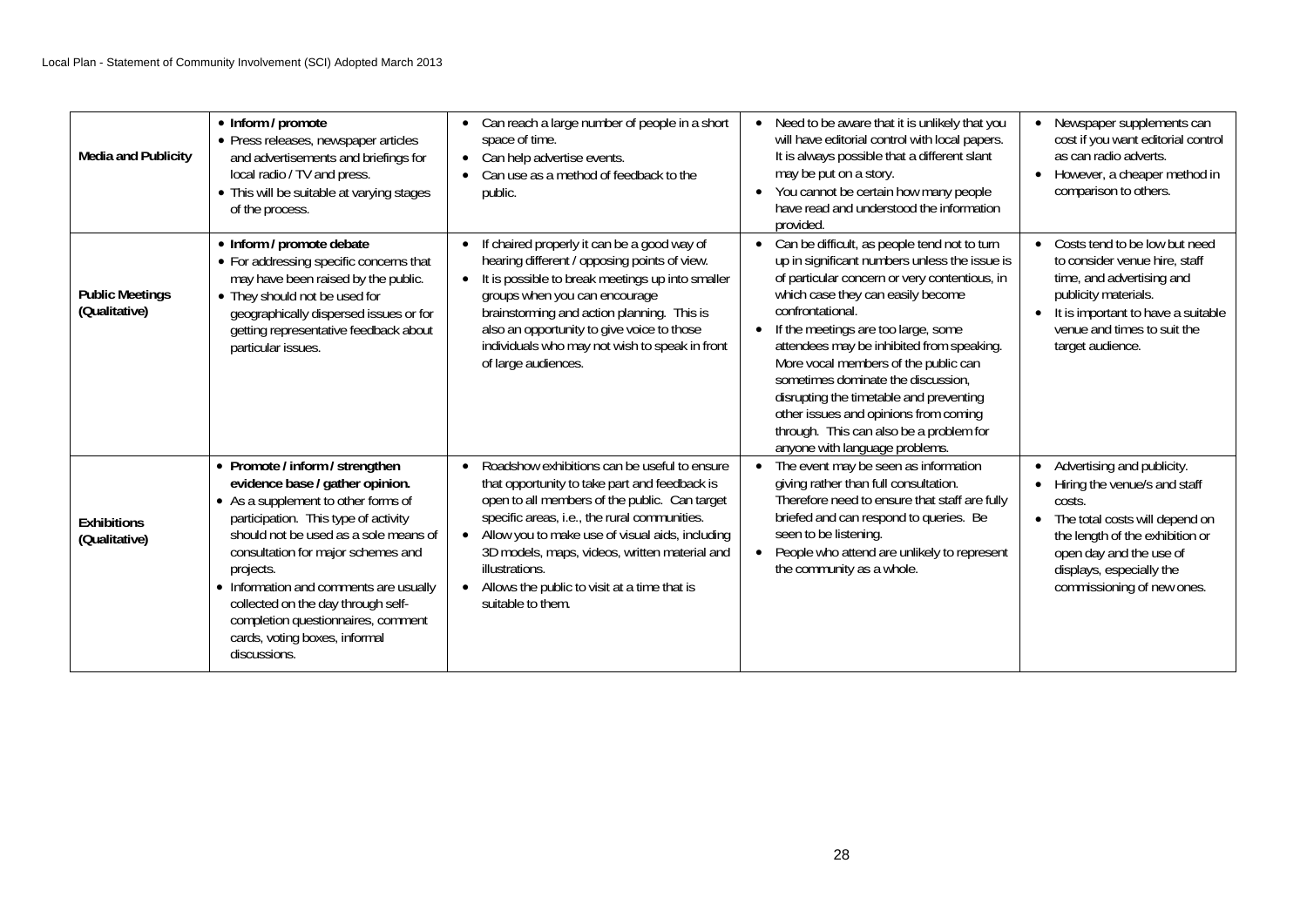| Surveys<br>(Quantitative)                                                                                                                                                                                                                | • Strengthen evidence base / gather<br>information.<br>• Can be a good introduction to a<br>consultation.<br>• Useful for discovering factual<br>information, views, attitudes and<br>opinions.<br>• Where views are needed across a<br>wide geographical area.                                                                                                                      | Can cover a range of issues.<br>$\bullet$<br>Can involve a large number of people.<br>$\bullet$<br>Can be easy to communicate findings.<br>$\bullet$<br>Makes decision-making easier if there is a<br>$\bullet$<br>clear evidence base.                                                                                                                                                                                                                                                                                                                           | • Complex or technical issues can be hard to<br>explain.<br>• Care needs to be taken with wording,<br>especially with open-ended questions, to<br>avoid confusion and leading questions.<br>• Can be difficult to determine reasons<br>behind responses and explore attitudes.<br>• Postal questionnaires often have low<br>response rates.                                                                                               | • Financial costs vary depending<br>on how the survey is done and<br>how large the sample is.<br>• Usual costs of printing and<br>postage, however, can be quite<br>cheap in comparison to other<br>techniques.<br>• Joining up with other<br>departments and sharing<br>findings can reduce costs.                                                                                                                                                          |
|------------------------------------------------------------------------------------------------------------------------------------------------------------------------------------------------------------------------------------------|--------------------------------------------------------------------------------------------------------------------------------------------------------------------------------------------------------------------------------------------------------------------------------------------------------------------------------------------------------------------------------------|-------------------------------------------------------------------------------------------------------------------------------------------------------------------------------------------------------------------------------------------------------------------------------------------------------------------------------------------------------------------------------------------------------------------------------------------------------------------------------------------------------------------------------------------------------------------|-------------------------------------------------------------------------------------------------------------------------------------------------------------------------------------------------------------------------------------------------------------------------------------------------------------------------------------------------------------------------------------------------------------------------------------------|--------------------------------------------------------------------------------------------------------------------------------------------------------------------------------------------------------------------------------------------------------------------------------------------------------------------------------------------------------------------------------------------------------------------------------------------------------------|
| <b>Interactive Website</b><br>(Quantitative with<br>surveys but<br>qualitative with on-<br>line forums)                                                                                                                                  | • Strengthen evidence base / gather<br>information / inform / promotion /<br>promote debate.<br>• Should be used to provide information<br>and as a method of feedback.<br>• Is useful at all stages of the process.                                                                                                                                                                 | It allows communication with a wide range of<br>$\bullet$<br>people, across geographically broad areas.<br>It can help attract those in the community who<br>$\bullet$<br>may not normally wish to comments via<br>conventional means i.e. those who are unable<br>to, or afraid of leaving the house. Can also<br>attract those who may experience difficulty<br>attending meetings or exhibitions due to<br>physical, work or childcare constraints.<br>Analysis of responses can be quicker and<br>$\bullet$<br>easier and involve less paper work and travel. | • It must be clearly recognised that even<br>though the technology is growing, a large<br>number of people, still do not have access<br>to the Internet. For this reason, all<br>information posted on the website should<br>also be available in other formats.<br>• The inability to use body language to build<br>up a rapport as in face to face interviews,<br>can be a serious disadvantage.                                        | • The cost of software and<br>programming assistance needs<br>to be assessed depending on<br>the work you need done.<br>This is a very cost effective<br>method of consultation.                                                                                                                                                                                                                                                                             |
| Workshop /<br>discussion group<br>(Qualitative) - Small<br>groups of people<br>invited to attend<br>informal discussion<br>sessions on a<br>particular topic.<br>Often semi structured<br>and consultation<br>papers may be<br>provided. | • Promote debate / build consensus /<br>strengthen evidence base / gather<br>opinion.<br>• Used to gain deeper insights into<br>behaviours, attitudes, and perceptions<br>and why such things are present.<br>• Can also help generate ideas and<br>suggestions for improvement.<br>• Can be a useful forum for<br>communicating the results of previous<br>consultation activities. | Can be used to consult a number of different<br>$\bullet$<br>groups in the community.<br>Allows the organisers an opportunity to explain<br>$\bullet$<br>the context so that respondents can give<br>informed opinions.<br>Interactive and visual aids can be used to help<br>$\bullet$<br>encourage involvement.                                                                                                                                                                                                                                                 | • Samples are usually small and responses<br>therefore do not represent the views of a<br>whole community.<br>• Can be difficult to collate and analyse the<br>data.<br>• Issues of bias and interpretation can occur<br>if officers are recording views and opinions<br>themselves. Outside agencies employed to<br>do this may overcome this problem but may<br>also have difficulties if their knowledge of<br>the issues are limited. | Relatively inexpensive to<br>$\bullet$<br>organise, depending on the<br>number of sessions to be<br>facilitated. Should consider the<br>cost of outside facilitators.<br>• It can be difficult to join up with<br>other services in the council and<br>discuss a range of issues in<br>these groups. However, the<br>information received should be<br>shared, especially where it can<br>link up with the Local Strategic<br>Partnership or Strategic Plan. |
| Participatory<br>Appraisals<br>(including planning<br>for real style<br>exercises)<br>(Qualitative)                                                                                                                                      | • Promote debate / build consensus /<br>gather opinion.<br>• Allows a person to put forward and<br>prioritise ideas on how their area can<br>be improved.<br>• It is a highly visible and hands-on tool.                                                                                                                                                                             | People of all ages, abilities and backgrounds<br>$\bullet$<br>can use it.<br>Using models and can generate interest and<br>$\bullet$<br>create an initial vision of an area.<br>Allows a practical, non-threatening way of<br>$\bullet$<br>communication and participation.                                                                                                                                                                                                                                                                                       | • Planning for Real is a registered trademark<br>of the Neighbourhood Initiatives Foundation<br>and it is therefore necessary for facilitators<br>to be trained by the foundation, which can<br>significantly expand financial budgets.<br>• Involves a large amount of planning and<br>publicity.                                                                                                                                        | Cost of training and model kits.<br>• Officer time.<br>Venue hire.<br>$\bullet$ Media / publicity.                                                                                                                                                                                                                                                                                                                                                           |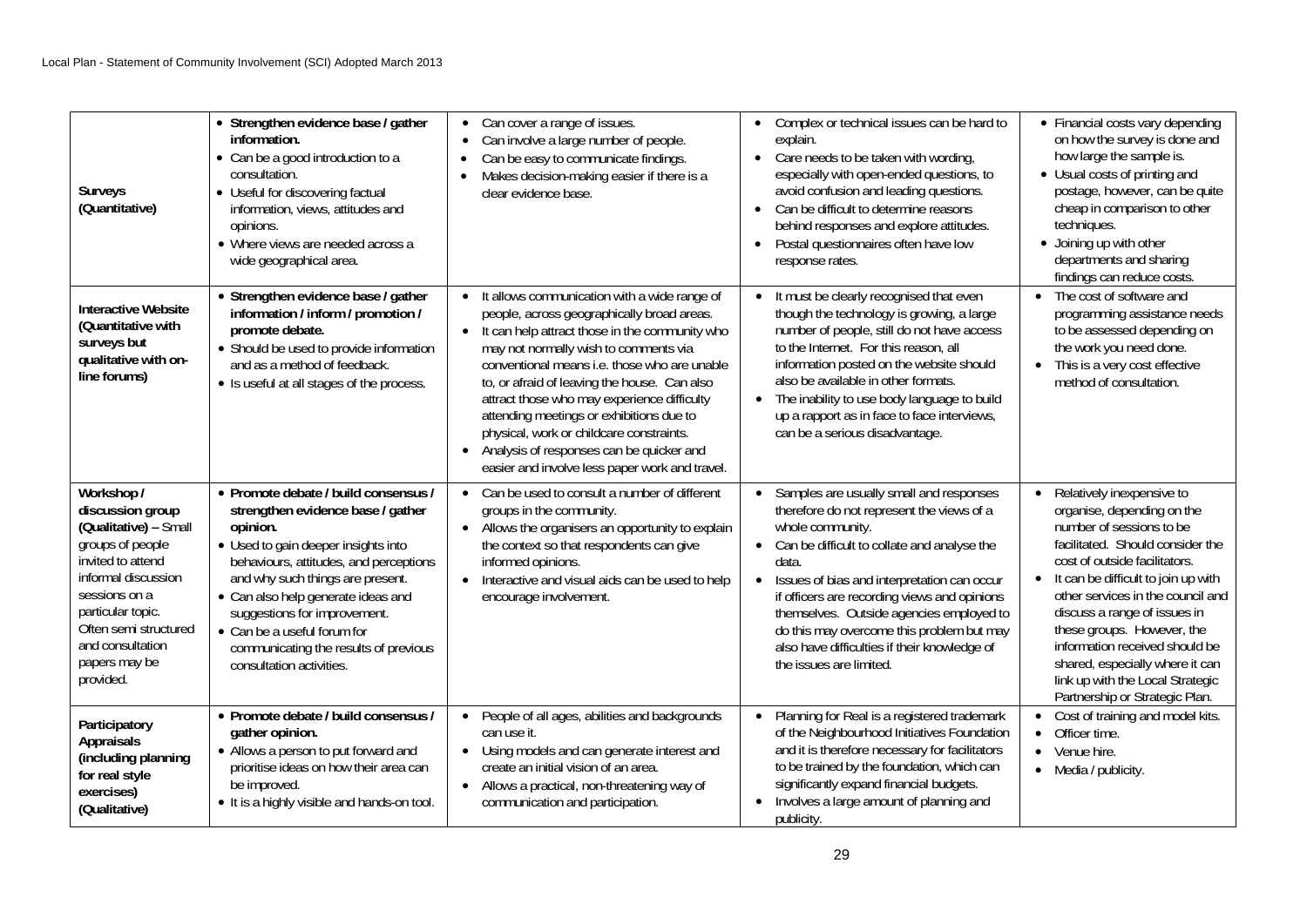

For a full glossary of planning terms please visit the Planning Portal at [http://www.planningportal.gov.uk/general/glossar](http://www.planningportal.gov.uk/general/glossaryandlinks/glossary) [yandlinks/glossary](http://www.planningportal.gov.uk/general/glossaryandlinks/glossary)

**Community Infrastructure Levy (CIL)** - The CIL is a charge set at a standard rate which will allow the Council to raise funds from new development. The money collected will be used to support locally agreed infrastructure projects such as transport improvements, schools, leisure facilities, green links, and/or flood defences.

# **Development Briefs**

Inform developers and other interested parties of the constraints and opportunities presented by a site, and the type of development expected or encouraged by local planning policies.

# **Disability**

The Disability Discrimination Act 1995, defines a disabled person as an individual with a physical (including sensory) impairment or mental impairment which has a substantial and long term adverse effect on his/her ability to carry out normal day-to-day activities.

# **Evidence Base**

An up-to-date information base on key aspects of the social, economic and environmental characteristics of the area, to enable the preparation of a sound spatial plan that meets the objectives of sustainable development.

# **Guidance Notes**

From time to time we will publish guidance notes on a range of planning topics. These will be similar to Supplementary Planning Documents but will be much more informal. They will be used to provide information and advice rather than set out policies. We intend that they will be a practical part of the policy's framework.

# **Independent Examination**

The council must arrange for an independent examination of the submitted Local Plan Document , the purpose of which is to consider the "soundness of the plan". An independent inspector will be appointed by the Secretary of State to conduct the examination and it is his/her role to consider the Development Plan Document as a whole and to determine its soundness. In assessing this, the inspector will consider all representations made on the submitted Development Plan Document and the changes that have been suggested by those making representations.

# **Local Development Framework (LDF) (now Local Plan)**

This was the term given to the portfolio of planning policy documents which as a group provided the framework for delivering the spatial planning strategy for the area during the period 2004-2012. The publication of the National Planning Policy Framework in April 2012 means that the term has been superseded by 'Local Plan'.

# **Local Plan (previously Local Development Framework)**

The adopted planning policies setting out the strategic policy, detailed development management policies and site allocations for a local authority area.

# **National Planning Policy Framework** – The

NPPF sets out the Government's national planning requirements, policies and objectives. It replaces much of the national advice previously contained within Planning Policy Statements, Planning Policy Guidance and Circulars. It is a material consideration in the preparation of Local Plan documents and when considering planning applications.

**Neighbourhood Plan** – A plan for a small neighbourhood area which is prepared by an authorised local group. The plan must be in general agreement with the overall plan for the local authority and can include general planning policies and allocations of land for new development.

# **Planning Performance Agreement (PPA)** – An

agreement between an local planning authority and an applicant to provide a project management framework for a major planning application.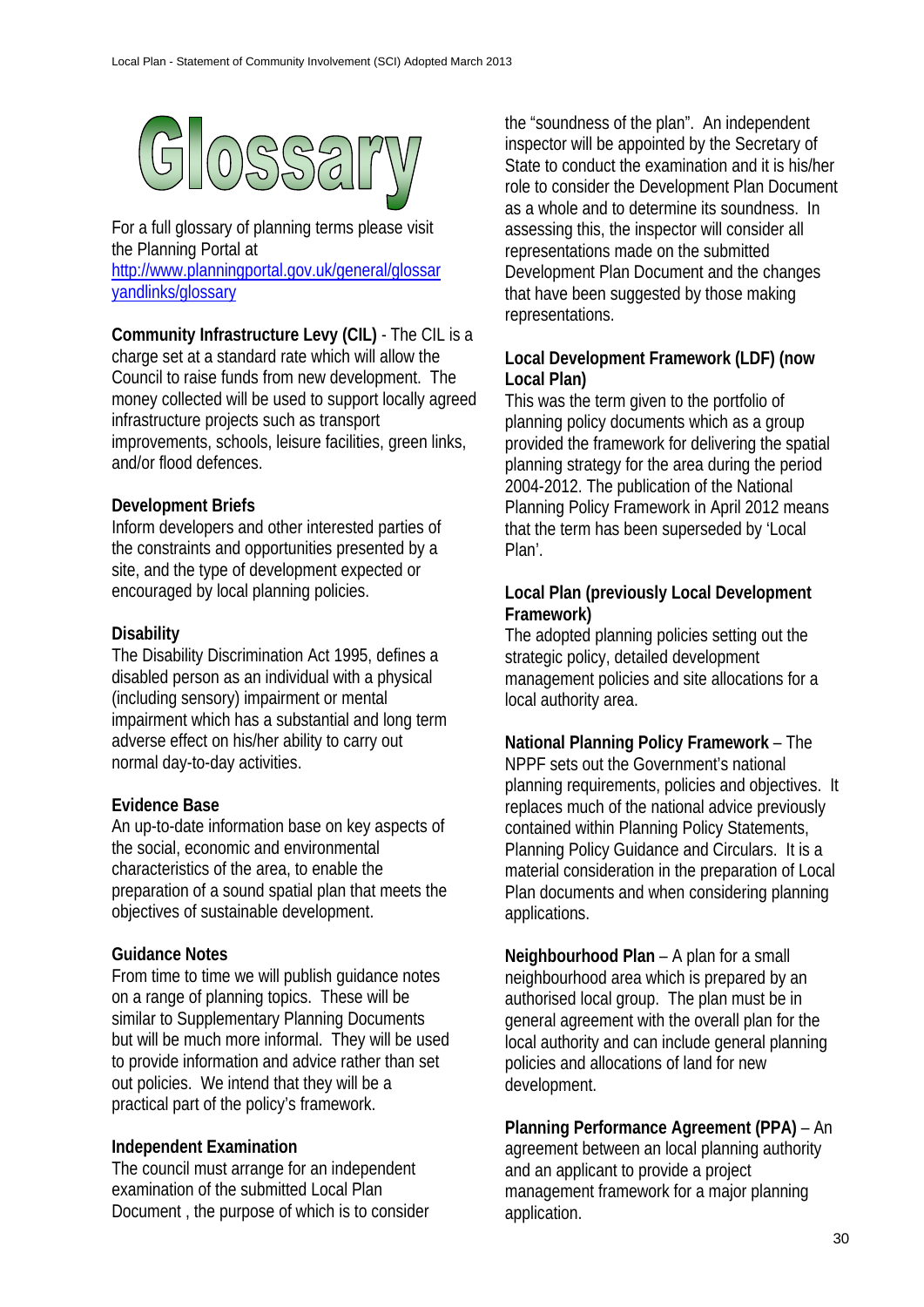#### **Proposals Map**

The adopted proposals map illustrates on an Ordinance Survey base map, all the relevant policies from Local Plan Documents. It must be revised as new Local Plan Documents are adopted, and it should always reflect the up-todate planning strategy for the area. Proposals for changes to the adopted proposals map will accompany submitted Development Plan Documents in the form of a submission proposals map.

# **Statement of Community Involvement (SCI)**

This will set out the standards that the council intend to achieve in relation to involving the community and all stakeholders in the preparation, alteration and continuing review of all Local Plan Documents and in significant planning applications, and also how the local planning authority intends to achieve those standards. A consultation statement showing how the council has complied with its Statement of Community Involvement should accompany all Local Plan Documents.

#### **Supplementary Planning Document (SPD)**

These documents contain policy guidance to supplement the policies and proposals in Development Plan Documents (see above). They will not form part of the development plan or be subject to independent examination.

# **Sustainability Appraisal and Strategic Environmental Assessment (SA/SEA)**

An appraisal of the economic, social and environmental effects of a plan from the outset of the preparation process, so that decisions can be made that accord with sustainable development. The sustainability appraisal process incorporates requirements of the European Directive on Strategic Environmental Assessment.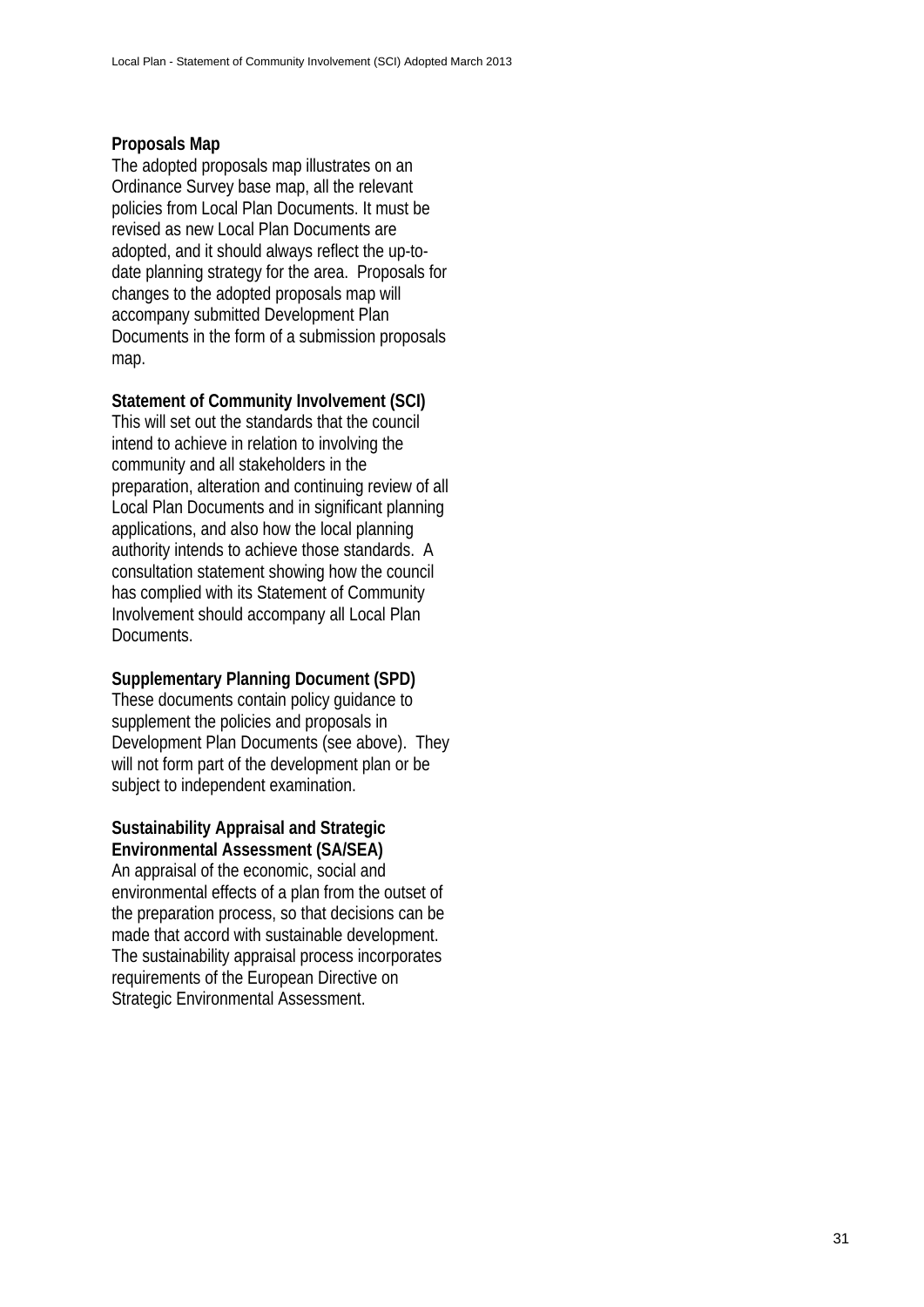# **Further Information**

For further information and advice on planning issues, please refer to the following list.

| <b>Planning Aid</b>                                                 | A charity that provides free, independent and professional advice and<br>support on planning issues to people and communities who cannot<br>afford to hire a planning consultant.<br>Website: www.rtpi.org.uk/planningaid<br>E-mail - advice@planningaid.rtpi.org.uk                                                    |
|---------------------------------------------------------------------|-------------------------------------------------------------------------------------------------------------------------------------------------------------------------------------------------------------------------------------------------------------------------------------------------------------------------|
| <b>Royal Town Planning</b><br>Institute (RTPI)                      | The professional body for town planners. Its website contains a<br>wealth of planning related information.<br>www.rtpi.org.uk<br>On-line directory of planning consultants<br>www.rtpiconsultants.co.uk                                                                                                                 |
| The Planning Portal                                                 | The Government's one-stop shop for planning information, with<br>information on the planning system, planning application submission<br>assistance, information on local developments and appeals as well as<br>government research.<br>Website: www.planningportal.gov.uk<br>E-mail: support@planningportal.gsi.gov.uk |
| <b>Rural Community Council</b><br>of Essex (RCCE)                   | An organisation that works to empower local communities, and<br>promote community-led regeneration initiatives.<br>www.essexrcc.org.uk                                                                                                                                                                                  |
| <b>Royal Institute of British</b><br><b>Architects (RIBA)</b>       | The professional body for architects. Its website contains useful<br>information relating to architecture.<br>www.riba.org.uk                                                                                                                                                                                           |
| <b>Essex County Council</b><br>(ECC)                                | The County Council for Essex which deals with minerals and waste<br>issues.<br>www.essexcc.gov.uk                                                                                                                                                                                                                       |
| Department for<br><b>Communities and Local</b><br>Government (DCLG) | Website contains access to national planning guidance and policies.<br>Website: www.communities.gov.uk<br>E-mail: contactus@communities.gov.uk                                                                                                                                                                          |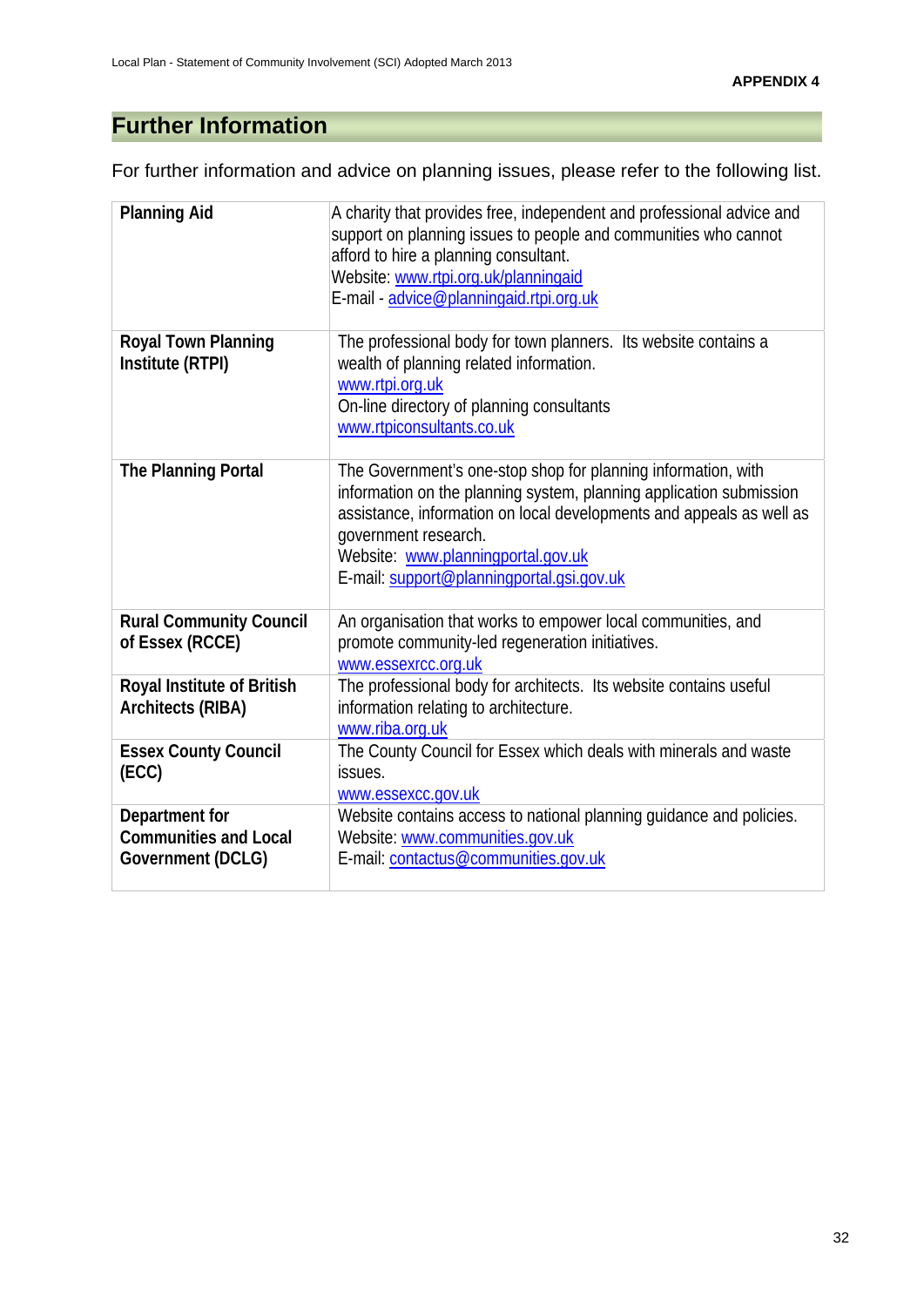#### **APPENDIX 5**

33

# **Effective Consultation**

# **Consultation Guidelines**

- $\infty$  It is important to plan effectively before beginning any type of consultation be clear on your aims, objectives and time scale. Involve local community groups and/or the Parish Council where possible.
- $\infty$  Be clear about who is being consulted and why.
- $\alpha$  Try to use more than one method of consultation in order to get more valid and reliable data.
- $\infty$  Be flexible and prepared to modify or change your consultation at the last minute.
- $\infty$  Present information in a clear and concise way and avoid jargon.
- $\infty$  Be open and honest with your consultees.
- $\infty$  Be sensitive to the needs of those you are consulting with. Respect local knowledge and cultural differences.
- $\infty$  Embrace all sections of the community and aim to include hard to reach groups such as young people and those in ethnic minority groups.
- $\infty$  Be sure to give consultees enough time to respond to the consultation.
- $\infty$  Conduct objective analysis once all the responses have been collated.
- $\infty$  A thorough and objective evaluation should be carried out at the end of the consultation to identify strengths and weaknesses for future exercises.
- $\infty$  Try using new technology to introduce new and more interactive methods of consultation and which can also aid analysis and feedback.
- $\alpha$  Have fun! Consultation is a great opportunity to meet new people and have fun. Use visual displays and interactive methods wherever possible to encourage participation.

# **Factors to consider**

- $\infty$  Why am I consulting?
- $\infty$  Who do I want to consult with?
- $\infty$  Has research on this topic already been conducted?
- $\infty$  What methods will Luse to consult?
- $\infty$  How will I make sure that a representative sample of the borough's population are consulted?
- $\alpha$  Are there any equality issues or impacts to consider, and if so, what action will you take to address this?
- $\infty$  How do you intend to use equality monitoring information?
- $\infty$  Where will I consult?
- $\infty$  What equipment/facilities will be needed? What will be my costs?
- $\infty$  What media (if any) will I use to promote this consultation?
- $\infty$  Are there any potential limitations? How will I overcome these?
- $\infty$  How will I inform consultees of the outcomes and any progress?